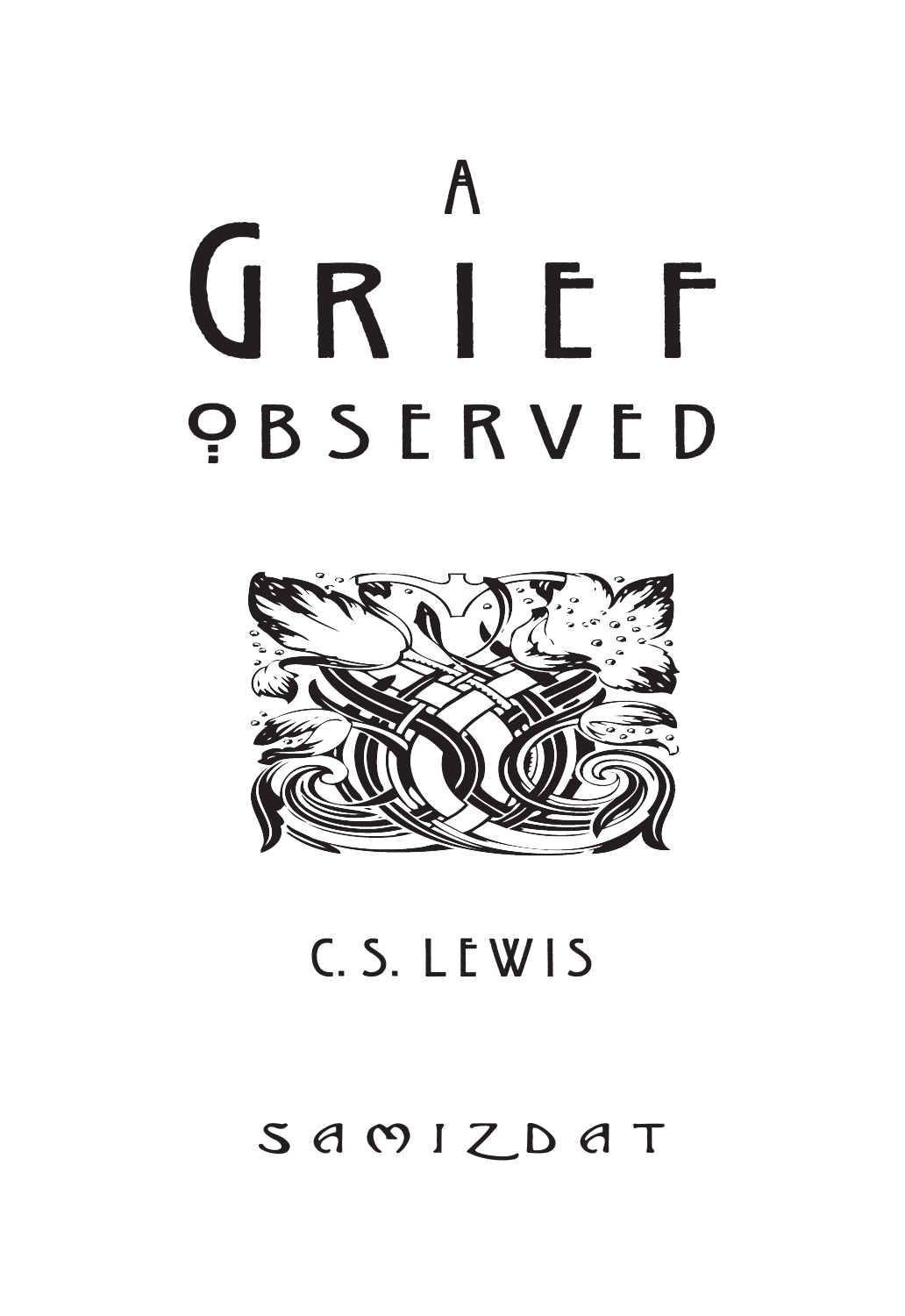**A Grief Observed** by CS Lewis (1895-1963) Date of first publication: 1961, initially published under the pseudonym, N. W. Clerk.

Edition used as base for this ebook: London: Faber & Faber, 1964

Source: [Project Gutenberg Canada](http://www.gutenberg.ca/), Ebook #1311 Ebook text was produced by Stephen Hutcheson, Mark Akrigg & the Online Distributed Proofreading Canada Team.

**Warning** : this document is for free distribution only.

[Ebook Samizdat](http://www.samizdat.qc.ca/Ebooks/) 2016 (public domain under [Canadian copyright law\)](http://laws-lois.justice.gc.ca/eng/acts/C-42/page-3.html#h-6)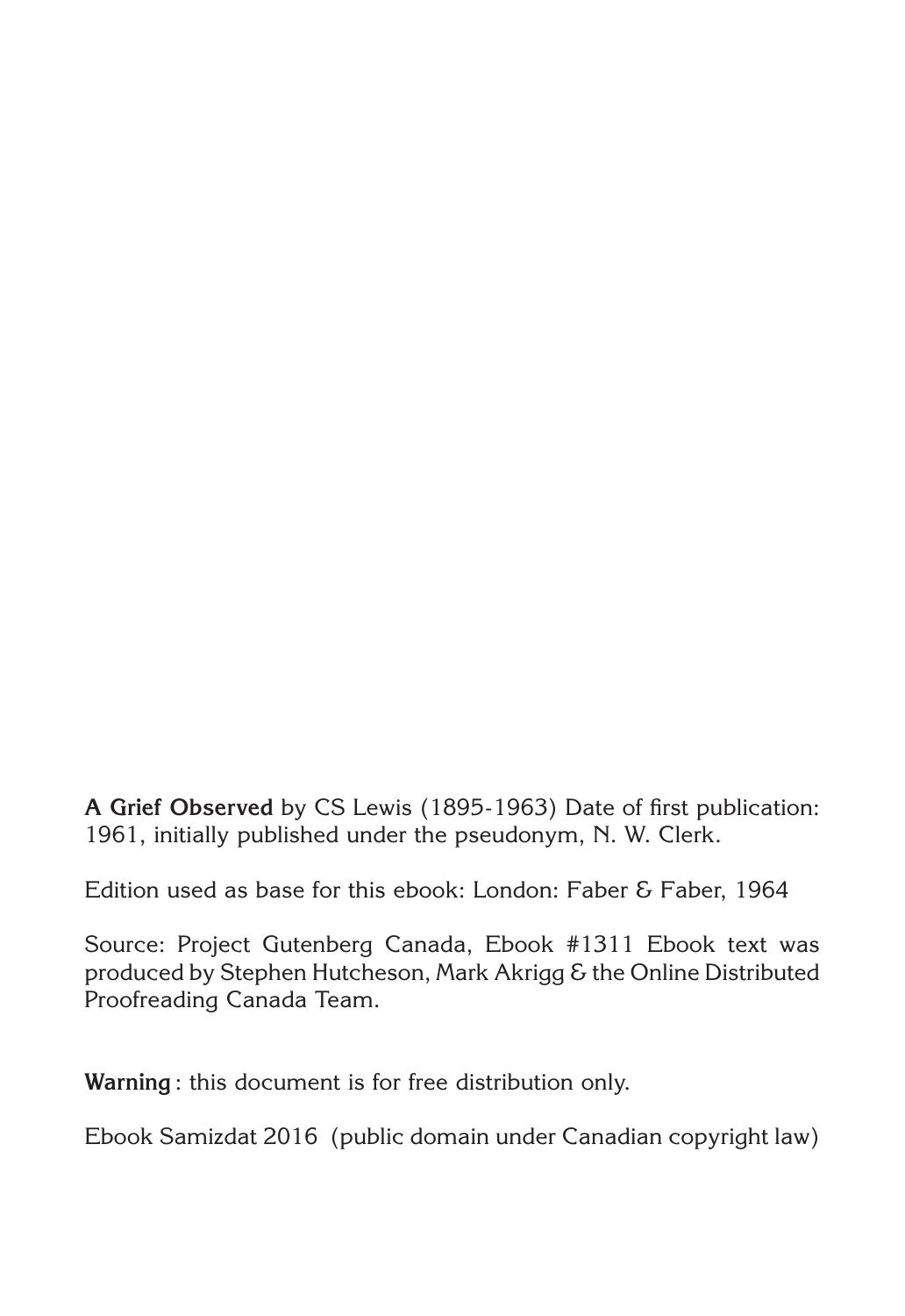*"O my God, my soul is cast down within me: Therefore do I remember thee from the land of the Jordan, And the Hermons, from the hill Mizar. Deep calleth unto deep at the noise of thy waterfalls: All thy waves and thy billows are gone over me." (Pslam 42: 6-7)*

*Withdraw thine hand far from me: and let not thy dread make me afraid. Then call thou, and I will answer: or let me speak, and answer thou me. (Job 13: 21-22)*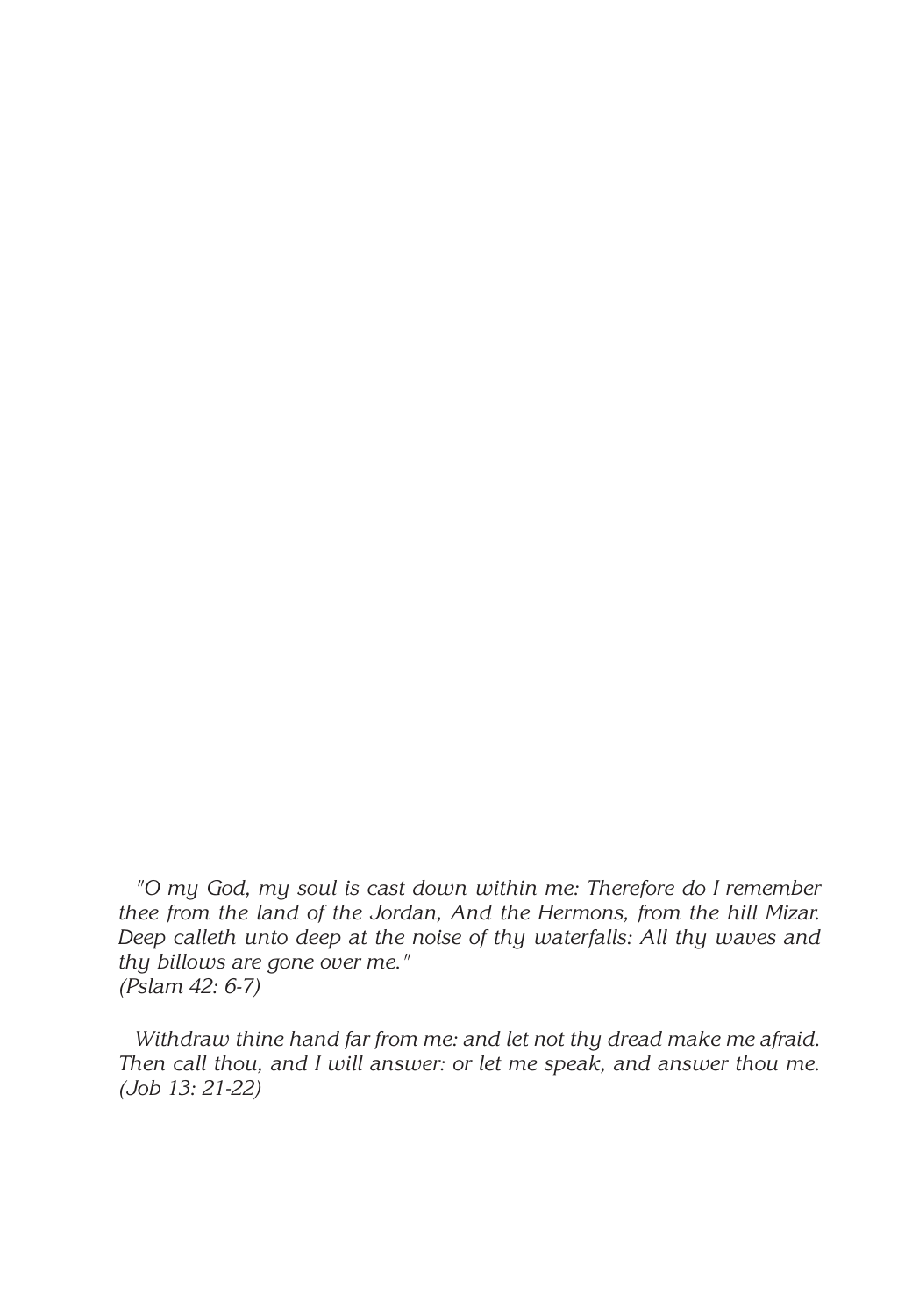# Table of Contents

| <b>CHAPTER I</b>   |    |
|--------------------|----|
| <b>CHAPTER II</b>  | 8  |
| <b>CHAPTER III</b> | 17 |
| <b>CHAPTER IV</b>  | 28 |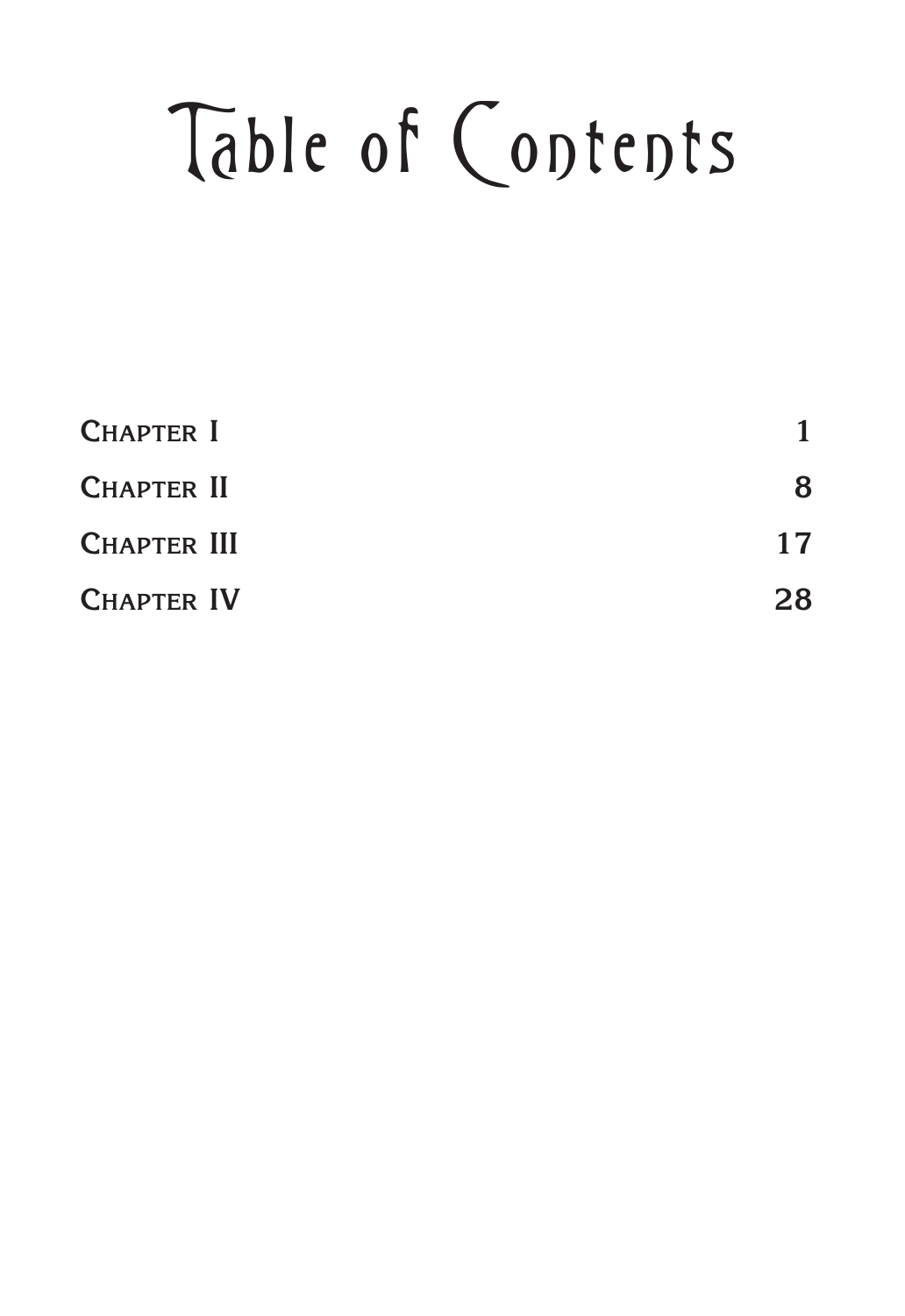### Chapter I



<span id="page-4-0"></span>and the sensation is like being afraid. The same afraid, but the sensation is like being afraid. The same fluttering in the stomach, the same restlessness, the same of the store of the store of the store of the store of th afraid, but the sensation is like being afraid. The same fluttering in the stomach, the same restlessness, the yawning. I keep on swallowing.

At other times it feels like being mildly drunk, or concussed. There is a sort of invisible blanket between the world and me. I find it hard to take in what anyone says. Or perhaps, hard to want to take it in. It is so uninteresting. Yet I want the others to be about me. I dread the moments when the house is empty. If only they would talk to one another and not to me.

There are moments, most unexpectedly, when something inside me tries to assure me that I don't really mind so much, not so very much, after all. Love is not the whole of a man's life. I was happy before I ever met H. I've plenty of what are called 'resources'. People get over these things. Come, I shan't do so badly. One is ashamed to listen to this voice but it seems for a little to be making out a good case. Then comes a sudden jab of red-hot memory and all this 'commonsense' vanishes like an ant in the mouth of a furnace.

On the rebound one passes into tears and pathos. Maudlin tears. I almost prefer the moments of agony. These are at least clean and honest. But the bath of self-pity, the wallow, the loathsome stickysweet pleasure of indulging it — that disgusts me. And even while I'm doing it I know it leads me to misrepresent H. herself. Give that mood its head and in a few minutes I shall have substituted for the real woman a mere doll to be blubbered over. Thank God the memory of her is still too strong (will it always be too strong?) to let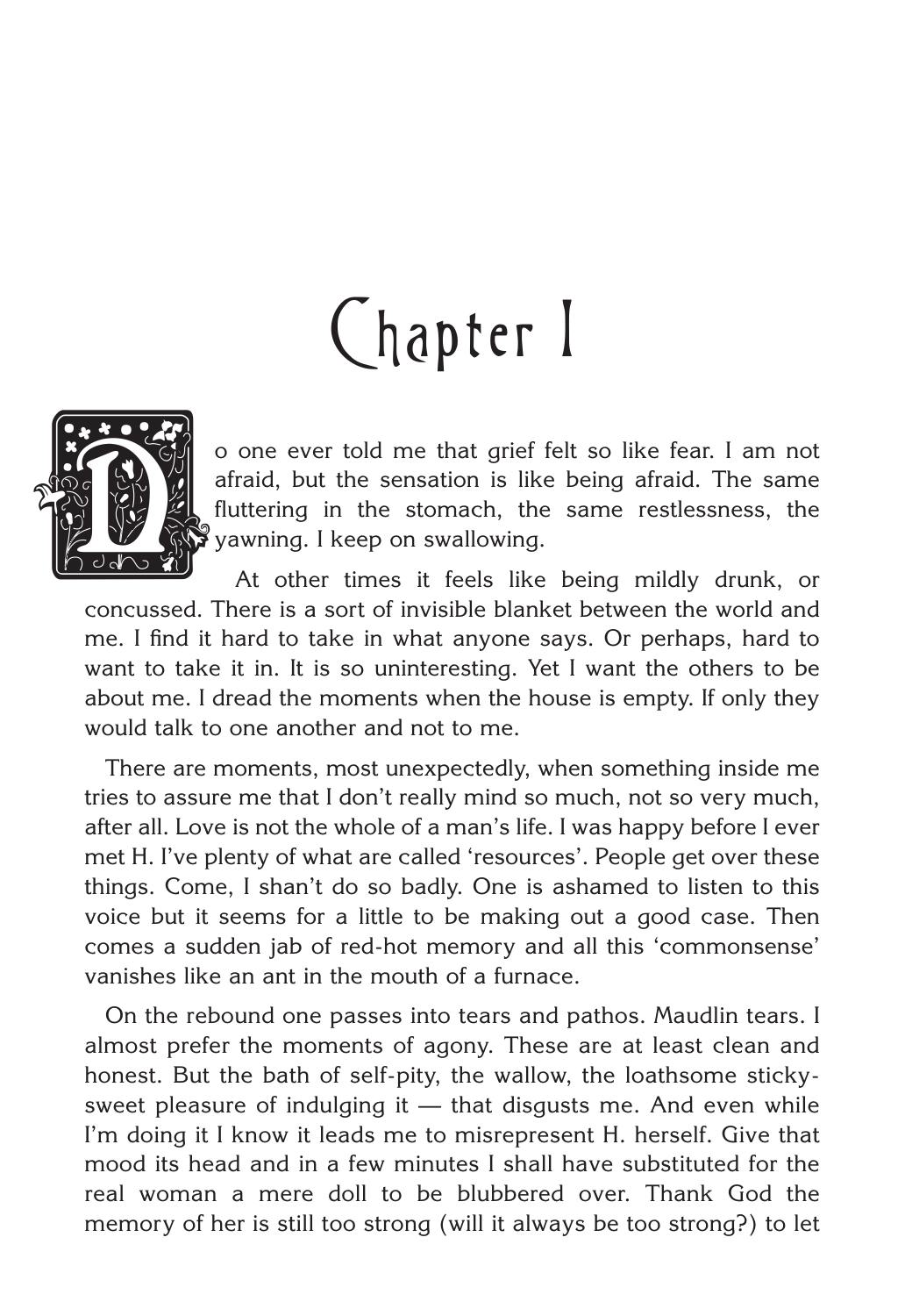me get away with it.

For H. wasn't like that at all. Her mind was lithe and quick and muscular as a leopard. Passion, tenderness and pain were all equally unable to disarm it. It scented the first whiff of cant or slush; then sprang, and knocked you over before you knew what was happening. How many bubbles of mine she pricked! I soon learned not to talk rot to her unless I did it for the sheer pleasure — and there's another red-hot jab — of being exposed and laughed at. I was never less silly than as H's lover.

And no one ever told me about the laziness of grief. Except at my job — where the machine seems to run on much as usual — I loathe the slightest effort. Not only writing but even reading a letter is too much. Even shaving. What does it matter now whether my cheek is rough or smooth? They say an unhappy man wants distractions<sup>1</sup> something to take him out of himself. Only as a dog-tired man wants an extra blanket on a cold night; he'd rather lie there shivering than get up and find one. It's easy to see why the lonely become untidy; finally, dirty and disgusting.

Meanwhile, where is God? This is one of the most disquieting symptoms. When you are happy, so happy that you have no sense of needing Him, so happy that you are tempted to feel His claims upon you as an interruption, if you remember yourself and turn to Him with gratitude and praise, you will be — or so it feels — welcomed with open arms. But go to Him when your need is desperate, when all other

*Whence comes it that this man, who lost his only son a few months ago, or who this morning was in such trouble through being distressed by lawsuits and quarrels, now no longer thinks of them? Do not wonder; he is quite taken up in looking out for the boar which his dogs have been hunting so hotly for the last six hours. He requires nothing more. However*  full of sadness a man may be, he is happy for the time, if you can prevail *upon him to enter into some amusement; and however happy a man may be, he will soon be discontented and wretched, if he be not diverted and occupied by some passion or pursuit which prevents weariness from overcoming him. Without amusement there is no joy; with amusement there is no sadness. And this also constitutes the happiness of persons in high position, that they have a number of people to amuse them and have the power to keep themselves in this state.*

<sup>1</sup> - [Editor's note] Blaise Pascal had given this matter some thought and in his **Pensées** (139) made these observations: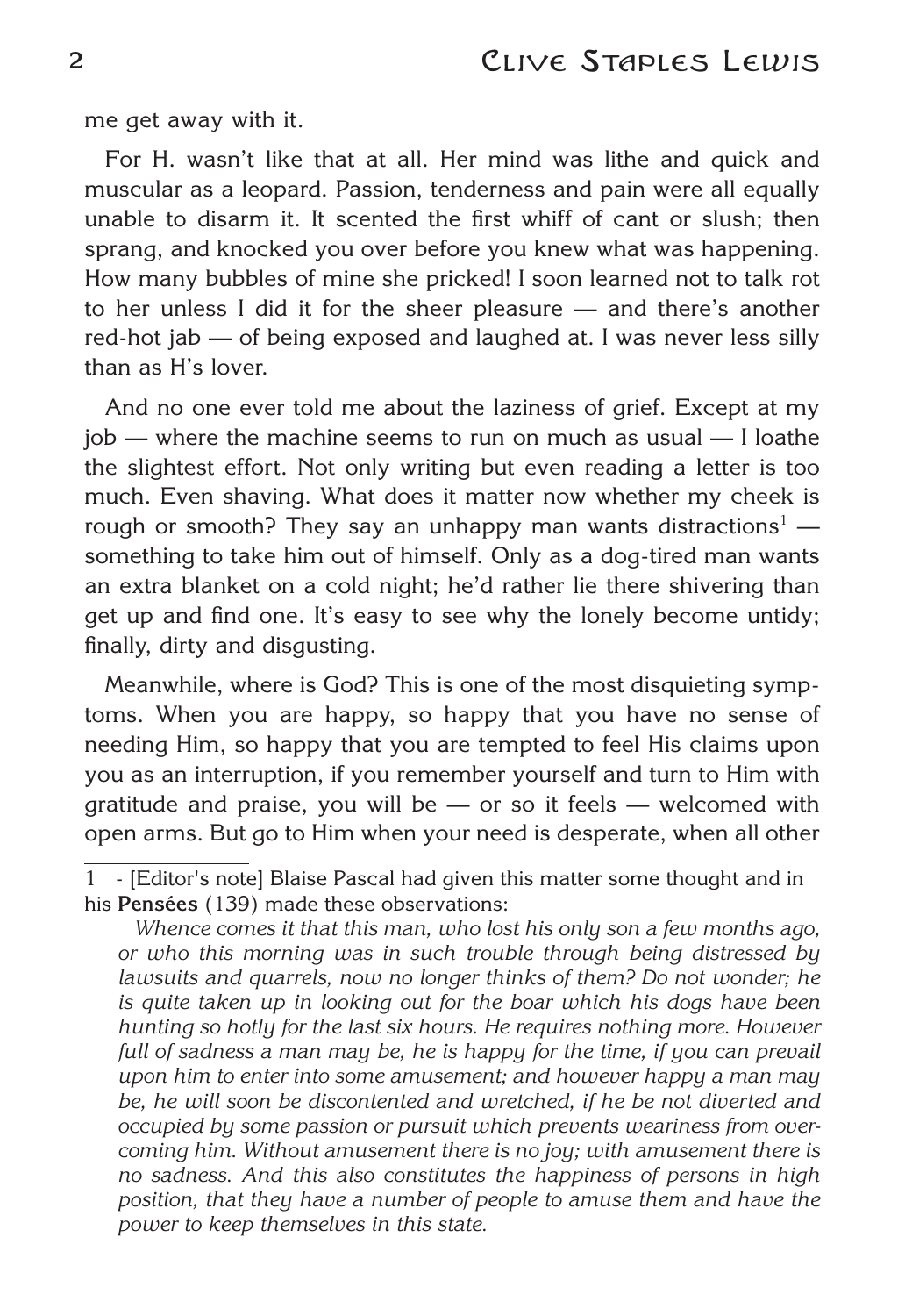help is vain, and what do you find? A door slammed in your face, and a sound of bolting and double bolting on the inside. After that, silence. You may as well turn away. The longer you wait, the more emphatic the silence will become. There are no lights in the windows. It might be an empty house. Was it ever inhabited? It seemed so once. And that seeming was as strong as this. What can this mean? Why is He so present a commander in our time of prosperity and so very absent a help in time of trouble?

I tried to put some of these thoughts to C. this afternoon. He reminded me that the same thing seems to have happened to Christ: 'Why hast thou forsaken me?' I know. Does that make it easier to understand?

Not that I am (I think) in much danger of ceasing to believe in God. The real danger is of coming to believe such dreadful things about Him. The conclusion I dread is not 'So there's no God after all,' but 'So this is what God's really like. Deceive yourself no longer.'

Our elders submitted and said 'Thy will be done.' How often had bitter resentment been stifled through sheer terror and an act of love — yes, in every sense, an act — put on to hide the operation?

Of course it's easy enough to say that God seems absent at our greatest need because He *is* absent — non-existent. But then why does He seem so present when, to put it quite frankly, we don't ask for Him?

One thing, however, marriage has done for me. I can never again believe that religion is manufactured out of our unconscious, starved desires and is a substitute for sex. For those few years H. and I feasted on love; every mode of it — solemn and merry, romantic and realistic, sometimes as dramatic as a thunderstorm, sometimes as comfortable and unemphatic as putting on your soft slippers. No cranny of heart or body remained unsatisfied. If God were a substitute for love we ought to have lost all interest in Him. Who'd bother about substitutes when he has the thing itself? But that isn't what happens. We both knew we wanted something besides one another - quite a different kind of something, a quite different kind of want. You might as well say that when lovers have one another they will never want to read, or eat — or breathe.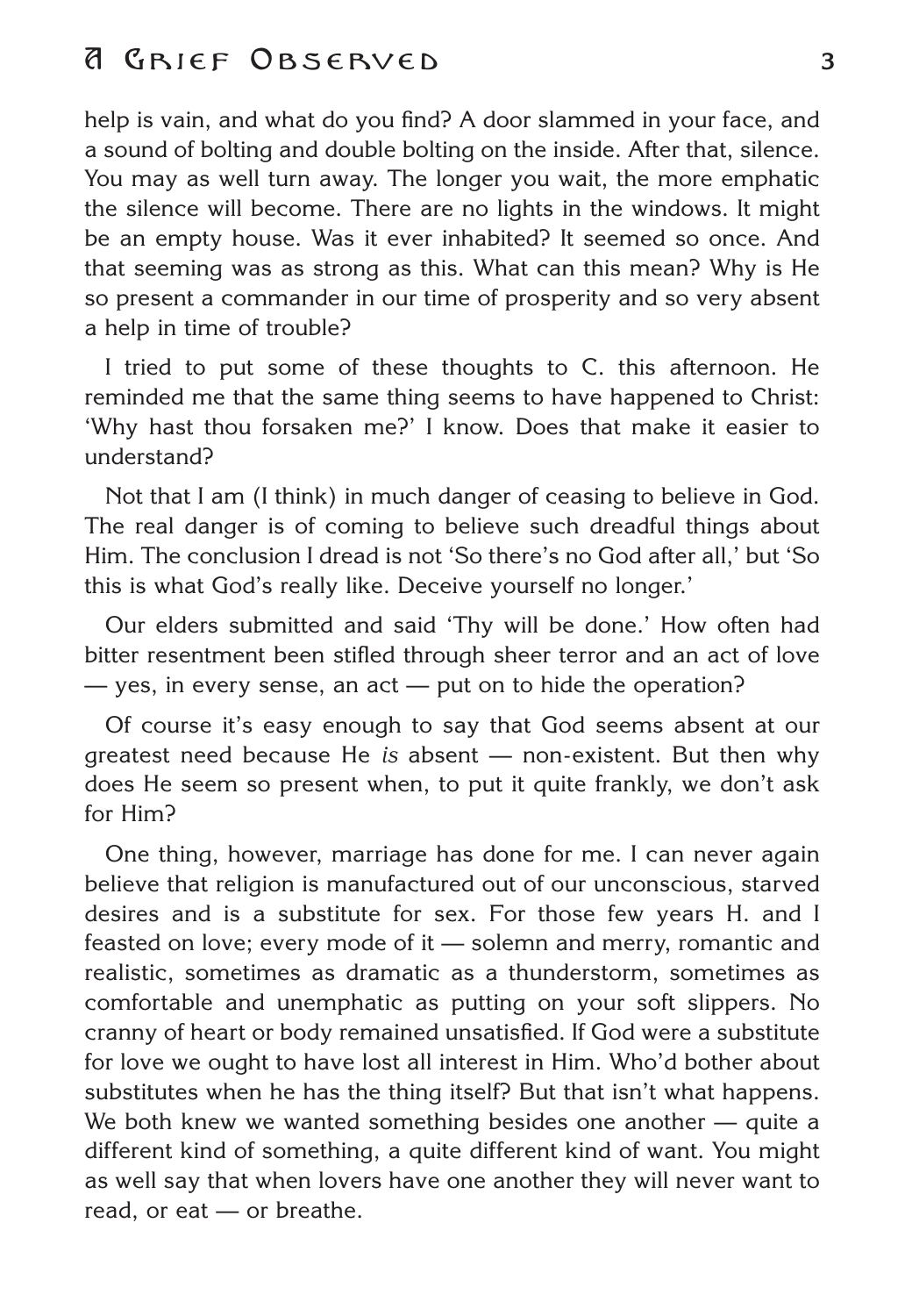After the death of a friend, years ago, I had for some time a most vivid feeling of certainty about his continued life; even his enhanced life. I have begged to be given even one hundredth part of the same assurance about H. There is no answer. Only the locked door, the iron curtain, the vacuum, absolute zero. 'Them as asks don't get.' I was a fool to ask. For now, even if that assurance came I should distrust it. I should think it a self-hypnosis induced by my own prayers.

At any rate I must keep clear of the spiritualists. I promised H. I would. She knew something of those circles.

Keeping promises to the dead, or to anyone else, is very well. But I begin to see that 'respect for the wishes of the dead' is a trap. Yesterday I stopped myself only in time from saying about some trifle 'H. wouldn't have liked that.' This is unfair to the others. I should soon be using 'what H. would have liked' as an instrument of domestic tyranny; with her supposed likings becoming a thinner and thinner disguise for my own.

I cannot talk to the children about her. The moment I try, there appears on their faces neither grief, nor love, nor fear, nor pity, but the most fatal of all non-conductors, embarrassment. They look as if I were committing an indecency. They are longing for me to stop. I felt just the same after my own mother's death when my father mentioned her. I can't blame them. It's the way boys are.

I sometimes think that shame, mere awkward, senseless shame, does as much towards preventing good acts and straightforward happiness as any of our vices can do. And not only in boyhood.

Or are the boys right? What would H. herself think of this terrible little notebook to which I come back and back? Are these jottings morbid? I once read the sentence 'I lay awake all night with toothache, thinking about toothache and about lying awake.' That's true to life. Part of every misery is, so to speak, the misery's shadow or reflection: the fact that you don't merely suffer but have to keep on thinking about the fact that you suffer. I not only live each endless day in grief, but live each day thinking about living each day in grief. Do these notes merely aggravate that side of it? Merely confirm the monotonous, tread-mill march of the mind round one subject? But what am I to do? I must have some drug, and reading isn't a strong enough drug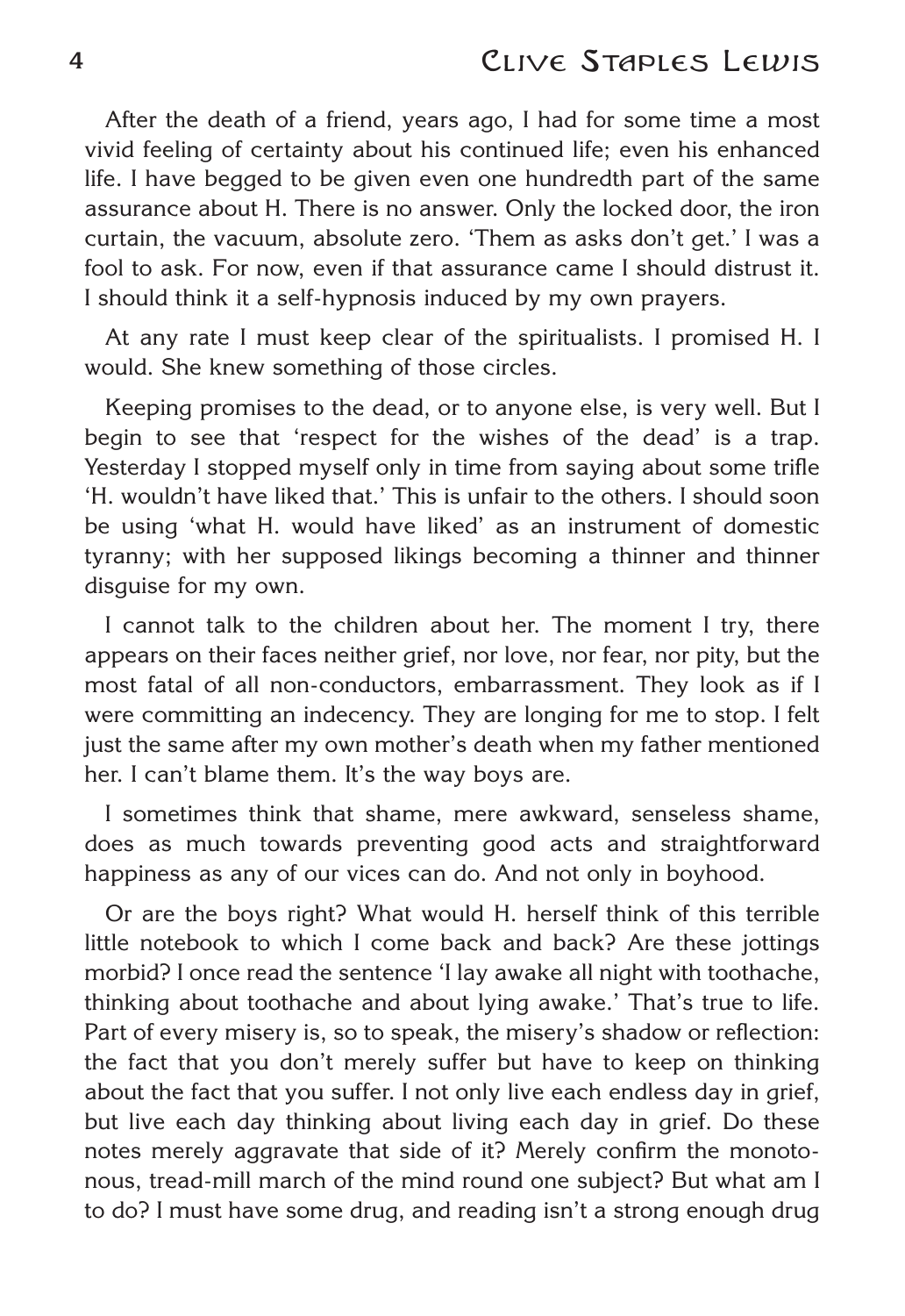now. By writing it all down (all? — no: one thought in a hundred) I believe I get a little outside it. That's how I'd defend it to H. But ten to one she'd see a hole in the defence.

It isn't only the boys either. An odd by-product of my loss is that I'm aware of being an embarrassment to everyone I meet. At work, at the club, in the street, I see people, as they approach me, trying to make up their minds whether they'll 'say something about it' or not. I hate it if they do, and if they don't. Some funk it altogether. R. has been avoiding me for a week. I like best the well brought-up young men, almost boys, who walk up to me as if I were a dentist, turn very red, get it over, and then edge away to the bar as quickly as they decently can. Perhaps the bereaved ought to be isolated in special settlements like lepers.

To some I'm worse than an embarrassment. I am a death's head. Whenever I meet a happily married pair I can feel them both thinking. 'One or other of us must some day be as he is now.'

At first I was very afraid of going to places where H. and I had been happy — our favourite pub, our favourite wood. But I decided to do it at once — like sending a pilot up again as soon as possible after he's had a crash. Unexpectedly, it makes no difference. Her absence is no more emphatic in those places than anywhere else. It's not local at all. I suppose that if one were forbidden all salt one wouldn't notice it much more in any one food than in another. Eating in general would be different, every day, at every meal. It is like that. The act of living is different all through. Her absence is like the sky, spread over everything.

But no, that is not quite accurate. There is one place where her absence comes locally home to me, and it is a place I can't avoid. I mean my own body. It had such a different importance while it was the body of H's lover. Now it's like an empty house. But don't let me deceive myself. This body would become important to me again, and pretty quickly, if I thought there was anything wrong with it.

Cancer, and cancer, and cancer. My mother, my father, my wife. I wonder who is next in the queue.

Yet H. herself, dying of it, and well knowing the fact, said that she had lost a great deal of her old horror at it. When the reality came,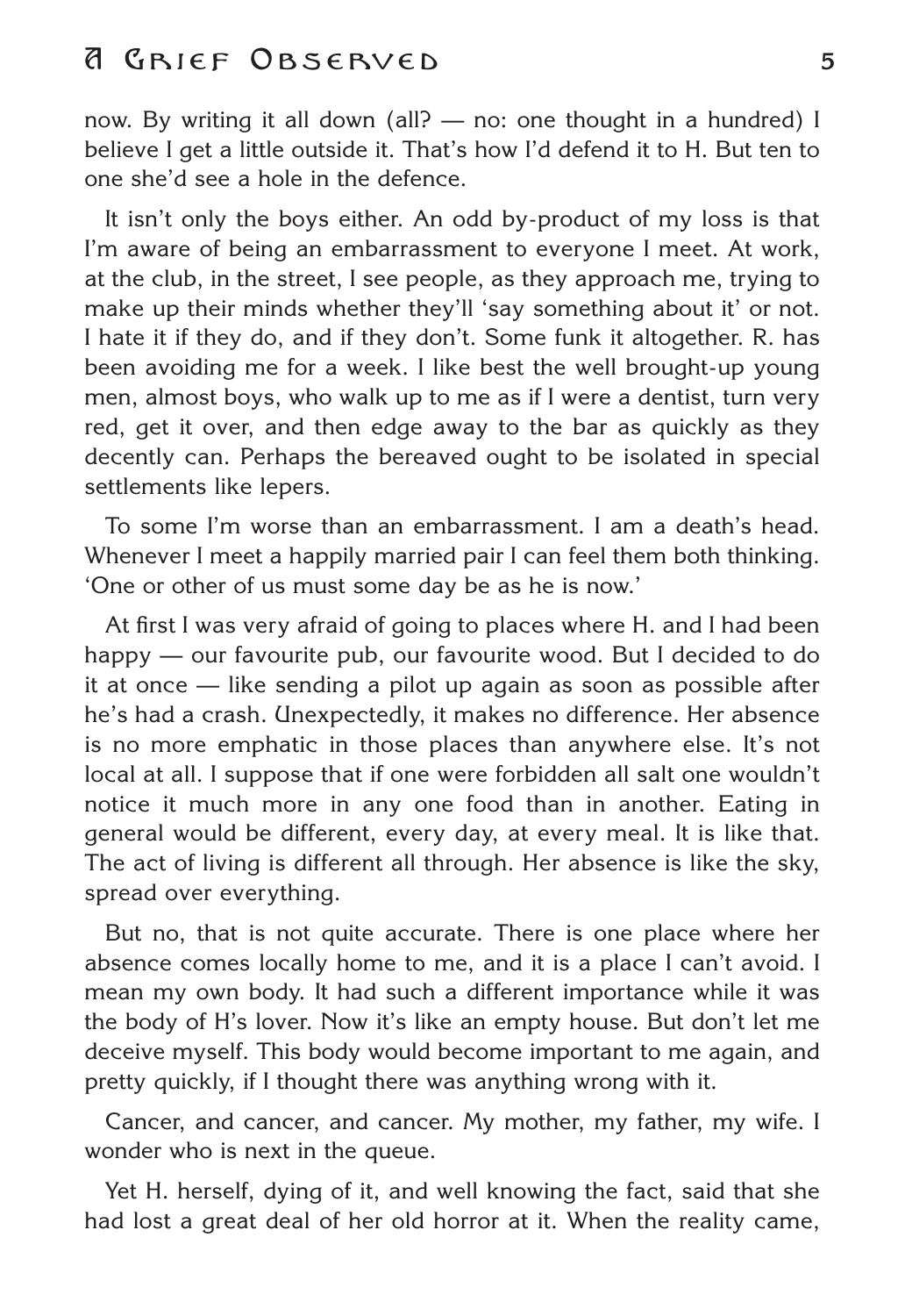the name and the idea were in some degree disarmed. And up to a point I very nearly understood. This is important. One never meets just Cancer, or War, or Unhappiness (or Happiness). One only meets each hour or moment that comes. All manner of ups and downs. Many bad spots in our best times, many good ones in our worst. One never gets the total impact of what we call 'the thing itself'. But we call it wrongly. The thing itself is simply all these ups and downs: the rest is a name or an idea.

It is incredible how much happiness, even how much gaiety, we sometimes had together after all hope was gone. How long, how tranquilly, how nourishingly, we talked together that last night!

And yet, not quite together. There's a limit to the 'one flesh'. You can't really share someone else's weakness, or fear or pain. What you feel may be bad. It might conceivably be as bad as what the other felt, though I should distrust anyone who claimed that it was. But it would still be quite different. When I speak of fear, I mean the merely animal fear, the recoil of the organism from its destruction; the smothery feeling; the sense of being a rat in a trap. It can't be transferred. The mind can sympathize; the body, less. In one way the bodies of lovers can do it least. All their love passages have trained them to have, not identical, but complementary, correlative, even opposite, feelings about one another.

We both knew this. I had my miseries, not hers; she had hers, not mine. The end of hers would be the coming-of-age of mine. We were setting out on different roads. This cold truth, this terrible trafficregulation ('You, Madam, to the right — you, Sir, to the left') is just the beginning of the separation which is death itself.

And this separation, I suppose, waits for all. I have been thinking of H. and myself as peculiarly unfortunate in being torn apart. But presumably all lovers are. She once said to me, 'Even if we both died at exactly the same moment, as we lie here side by side, it would be just as much a separation as the one you're so afraid of.' Of course she didn't *know*, any more than *I* do. But she was near death; near enough to make a good shot. She used to quote 'lone into the Alone.' She said it felt like that. And how immensely improbable that it should be otherwise! Time and space and body were the very things that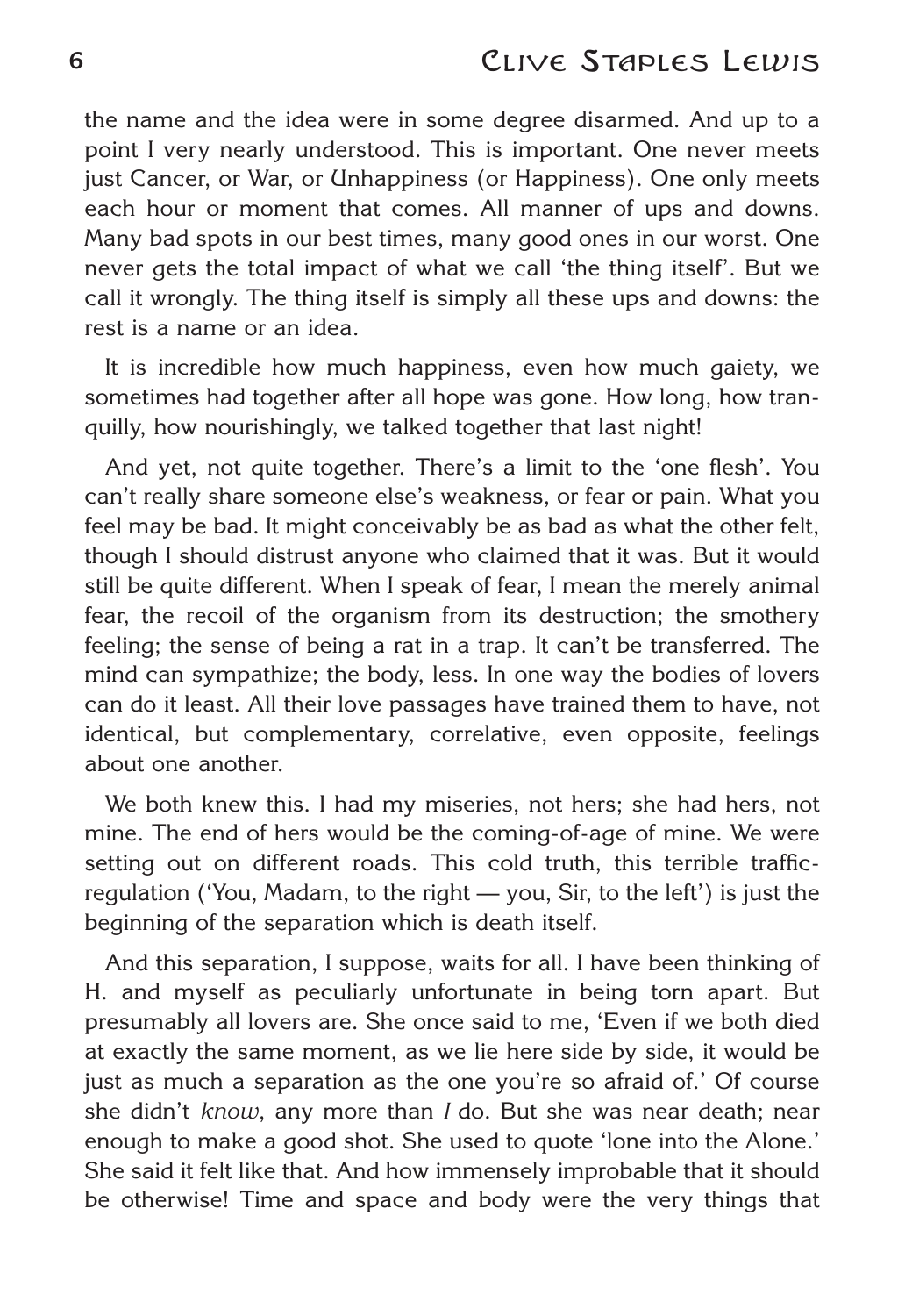brought us together; the telephone wires by which we communicated. Cut one off, or cut both off simultaneously. Either way, mustn't the conversation stop?

Unless you assume that some other means of communication utterly different, yet doing the same work, would be immediately substituted. But then, what conceivable point could there be in severing the old ones? Is God a clown who whips away your bowl of soup one moment in order, next moment, to replace it with another bowl of the same soup? Even nature isn't such a clown as that. She never plays exactly the same tune twice.

It is hard to have patience with people who say 'There is no death' or 'Death doesn't matter'. There is death. And whatever is matters. And whatever happens has consequences, and it and they are irrevocable and irreversible. You might as well say that birth doesn't matter. I look up at the night sky. Is anything more certain than that in all those vast times and spaces, if I were allowed to search them, I should nowhere find her face, her voice, her touch? She died. She is dead. Is the word so difficult to learn?

I have no photograph of her that's any good. I cannot even see her face distinctly in my imagination. Yet the odd face of some stranger seen in a crowd this morning may come before me in vivid perfection the moment I close my eyes tonight. No doubt, the explanation is simple enough. We have seen the faces of those we know best so variously, from so many angles, in so many lights, with so many expressions — waking, sleeping, laughing, crying, eating, talking, thinking — that all the impressions crowd into our memory together and cancel out into a mere blur. But her voice is still vivid. The remembered voice — that can turn me at any moment to a whimpering child.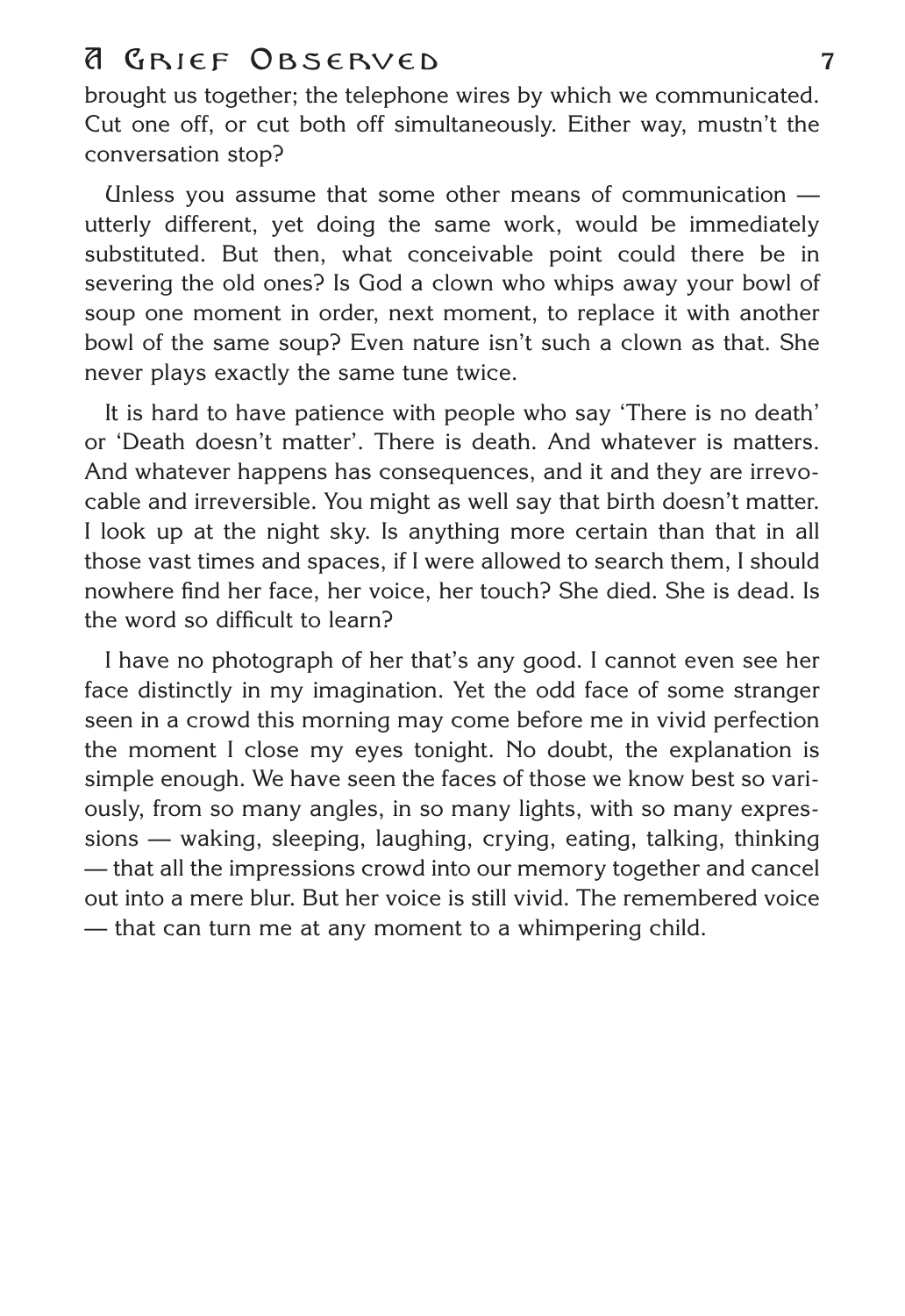## Chapter II

<span id="page-11-0"></span>

or the first time I have looked back and read these notes.<br>
They appal me. From the way I've been talking anyone<br>
would think that H's death mattered chiefly for its effect<br>
on myself. Her point of view seems to have dropp They appal me. From the way I've been talking anyone would think that H's death mattered chiefly for its effect on myself. Her point of view seems to have dropped out

she cried out 'And there was so much to live for'? Happiness had not come to her early in life. A thousand years of it would not have made her *blasée*. Her palate for all the joys of sense and intellect and spirit was fresh and unspoiled. Nothing would have been wasted on her. She liked more things and liked them more than anyone I have known. A noble hunger, long unsatisfied, met at last its proper food, and almost instantly the food was snatched away. Fate (or whatever it is) delights to produce a great capacity and then frustrate it. Beethoven went deaf. By our standards a mean joke; the monkey trick of a spiteful imbecile.

I must think more about H. and less about myself.

Yes, that sounds very well. But there's a snag. I am thinking about her nearly always. Thinking of the H. facts — real words, looks, laughs, and actions of hers. But it is my own mind that selects and groups them. Already, less than a month after her death, I can feel the slow, insidious beginning of a process that will make the H. I think of into a more and more imaginary woman. Founded on fact, no doubt. I shall put in nothing fictitious (or I hope I shan't). But won't the composition inevitably become more and more my own? The reality is no longer there to check me, to pull me up short, as the real H. so often did, so unexpectedly, by being so thoroughly herself and not me.

The most precious gift that marriage gave me was this constant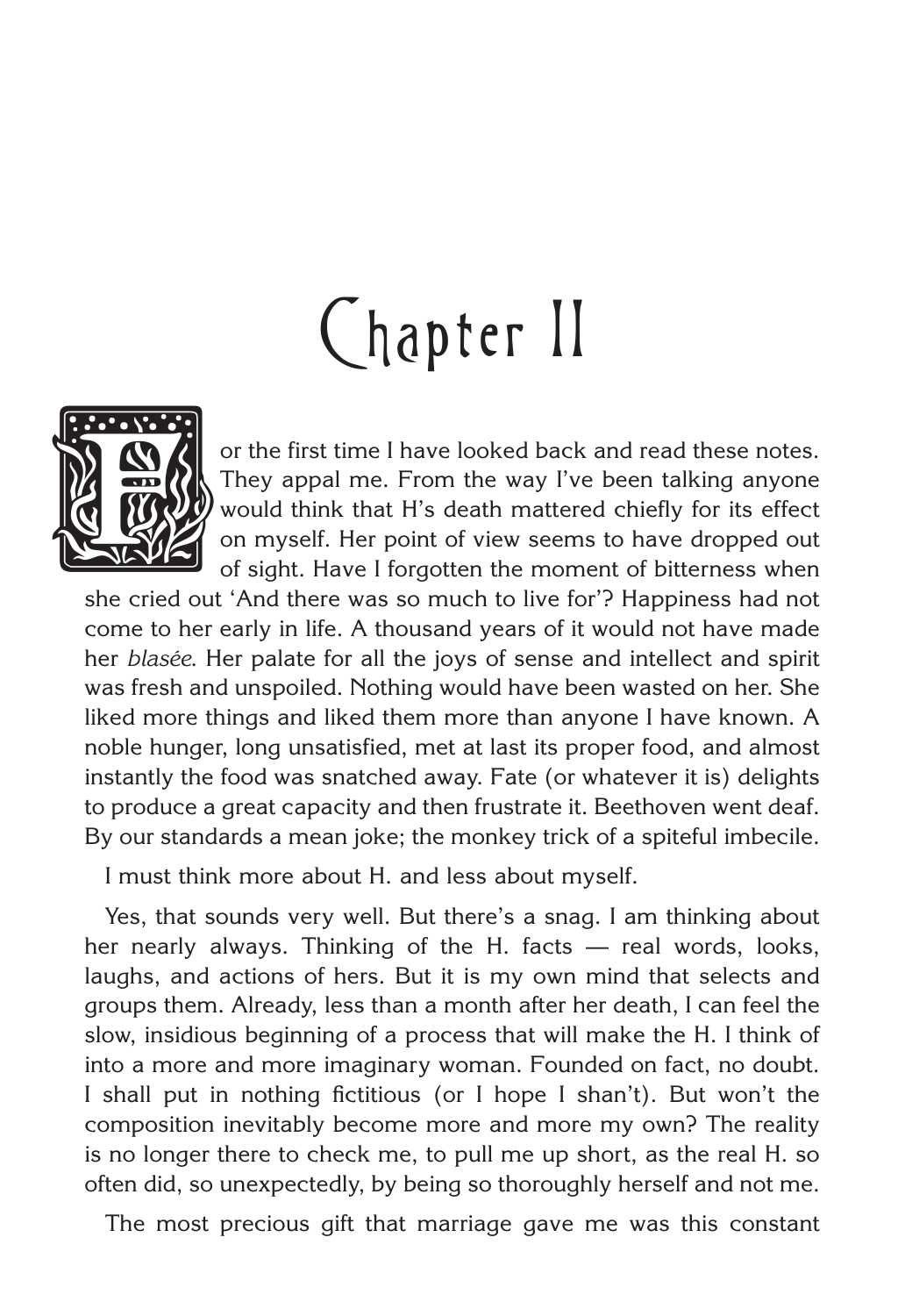impact of something very close and intimate yet all the time unmistakably other, resistant  $-$  in a word, real. Is all that work to be undone? Is what I shall still call H. to sink back horribly into being not much more than one of my old bachelor pipe-dreams? Oh my dear, my dear, come back for one moment and drive that miserable phantom away. Oh God, God, why did you take such trouble to force this creature out of its shell if it is now doomed to crawl back — to be sucked back — into it?

Today I had to meet a man I haven't seen for ten years. And all that time I had thought I was remembering him well — how he looked and spoke and the sort of things he said. The first five minutes of the real man shattered the image completely. Not that he had changed. On the contrary. I kept on thinking, 'Yes, of course, of course. I'd forgotten that he thought that — or disliked this, or knew so-and-so — or jerked his head back that way.' I had known all these things once and I recognized them the moment I met them again. But they had all faded out of my mental picture of him, and when they were all replaced by his actual presence the total effect was quite astonishingly different from the image I had carried about with me for those ten years. How can I hope that this will not happen to my memory of H? That it is not happening already? Slowly, quietly, like snow-flakes — like the small flakes that come when it is going to snow all night — little flakes of me, my impressions, my selections, are settling down on the image of her. The real shape will be quite hidden in the end. Ten minutes  $-$  ten seconds  $-$  of the real H would correct all this. And yet, even if those ten seconds were allowed me, one second later the little flakes would begin to fall again. The rough, sharp, cleansing tang of her otherness is gone.

What pitiable cant to say 'She will live forever in my memory!' *Live?* That is exactly what she won't do. You might as well think like the old Egyptians that you can keep the dead by embalming them. Will nothing persuade us that they are gone? What's left? A corpse, a memory, and (in some versions) a ghost. All mockeries or horrors. Three more ways of spelling the word *dead*. It was H. I loved. As if I wanted to fall in love with my memory of her, an image in my own mind! It would be a sort of incest.

I remember being rather horrified one summer morning long ago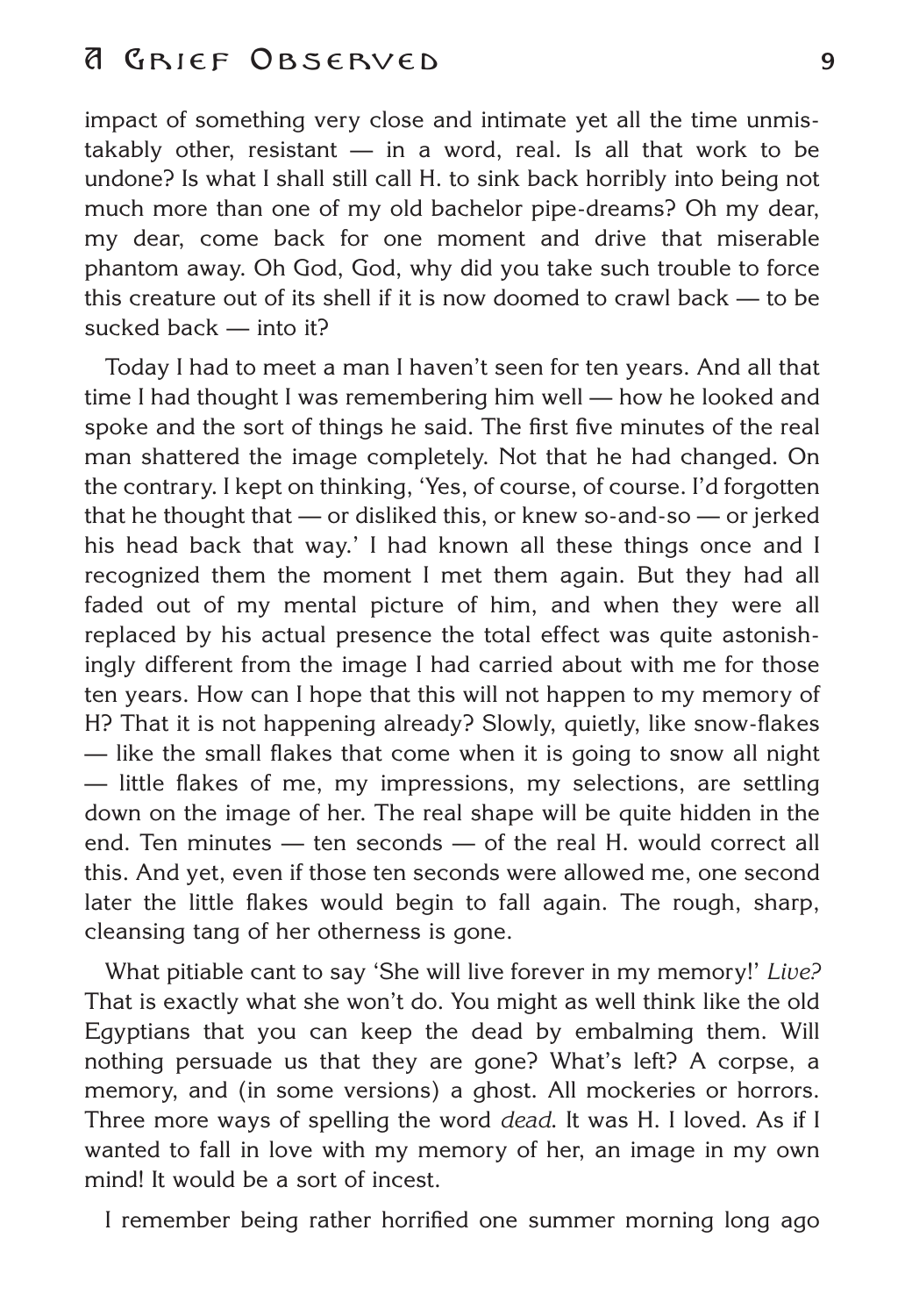when a burly, cheerful labouring man, carrying a hoe and a watering pot came into our churchyard and, as he pulled the gate behind him, shouted over his shoulder to two friends, 'See you later, I'm just going to visit Mum.' He meant he was going to weed and water and generally tidy up her grave. It horrified me because this mode of sentiment, all this churchyard stuff, was and is simply hateful, even inconceivable, to me. But in the light of my recent thoughts I am beginning to wonder whether, if one could take that man's line (I can't), there isn't a good deal to be said for it. A six-by-three foot flower-bed had become Mum. That was his symbol for her, his link with her. Caring for it was visiting her. May this not be in one way better than preserving and caressing an image in one's own memory? The grave and the image are equally links with the irrecoverable and symbols for the unimaginable. But the image has the added disadvantage that it will do whatever you want. It will smile or frown, be tender, gay, ribald, or argumentative just as your mood demands. It is a puppet of which you hold the strings. Not yet of course. The reality is still too fresh; genuine and wholly involuntary memories can still, thank God, at any moment rush in and tear the strings out of my hands. But the fatal obedience of the image, its insipid dependence on me, is bound to increase. The flower-bed on the other hand is an obstinate, resistant, often intractable bit of reality, just as Mum in her lifetime doubtless was. As H. was.

Or as H. is. Can I honestly say that I believe she now is anything? The vast majority of the people I meet, say, at work, would certainly think she is not. Though naturally they wouldn't press the point on me. Not just now anyway. What do I really think? I have always been able to pray for the other dead, and I still do, with some confidence. But when I try to pray for H., I halt. Bewilderment and amazement come over me. I have a ghastly sense of unreality, of speaking into a vacuum about a nonentity.

The reason for the difference is only too plain. You never know how much you really believe anything until its truth or falsehood becomes a matter of life and death to you. It is easy to say you believe a rope to be strong and sound as long as you are merely using it to cord a box. But suppose you had to hang by that rope over a precipice. Wouldn't you then first discover how much you really trusted it? The same with people. For years I would have said that I had perfect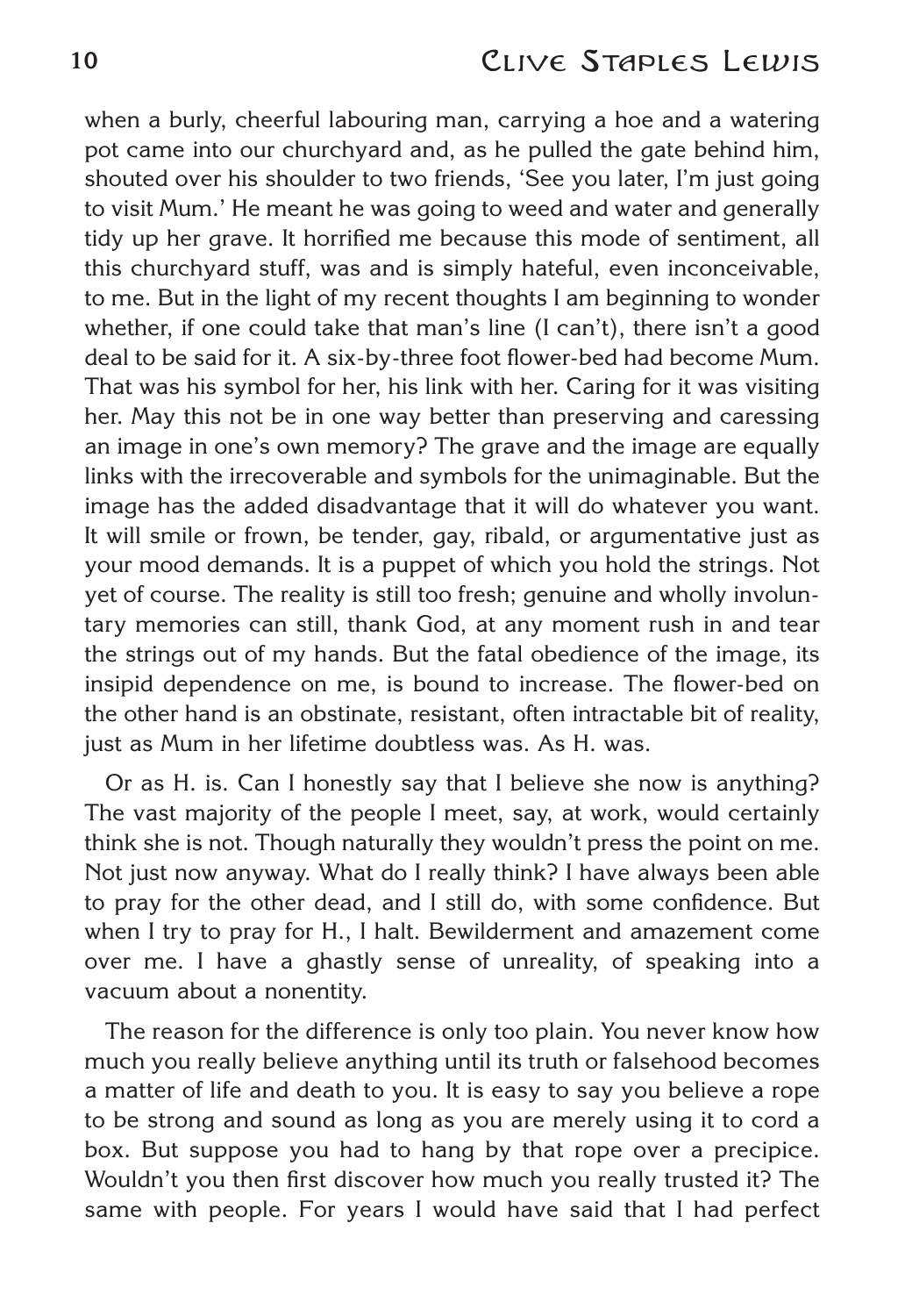confidence in B.R. Then came the moment when I had to decide whether I would or would not trust him with a really important secret. That threw quite a new light on what I called my 'confidence' in him. I discovered that there was no such thing. Only a real risk tests the reality of a belief. Apparently the faith — I thought it faith — which enables me to pray for the other dead has seemed strong only because I have never really cared, not desperately, whether they existed or not. Yet I thought I did.

But there are other difficulties. 'Where is she now?' That is, *in what place* is she *at the present time*. But if H. is not a body — and the body I loved is certainly no longer she — she is in no place at all. And 'the present time' is a date or point in our time series. It is as if she were on a journey without me and I said, looking at my watch, 'I wonder is she at Euston now.' But unless she is proceeding at sixty seconds a minute along this same time-line that all we living people travel by, what does *now* mean? If the dead are not in time, or not in our sort of time, is there any clear difference, when we speak of them, between *was* and *is* and *will be*?

Kind people have said to me 'She is with God.' In one sense that is most certain. She is, like God, incomprehensible and unimaginable.

But I find that this question, however important it may be in itself, is not after all very important in relation to grief. Suppose that the earthly lives she and I shared for a few years are in reality only the basis for, or prelude to, or earthly appearance of, two unimaginable, super-cosmic, eternal somethings. Those somethings could be pictured as spheres or globes. Where the plane of Nature cuts through them — that is, in earthly life — they appear as two circles (circles are slices of spheres). Two circles that touched. But those two circles, above all the point at which they touched, are the very thing I am mourning for, homesick for, famished for. You tell me 'she goes on'. But my heart and body are crying out, come back, come back. Be a circle, touching my circle on the plane of Nature. But I know this is impossible. I know that the thing I want is exactly the thing I can never get. The old life, the jokes, the drinks, the arguments, the lovemaking, the tiny, heartbreaking commonplace. On any view whatever, to say 'H. is dead', is to say 'All that is gone'. It is a part of the past. And the past is the past and that is what time means, and time itself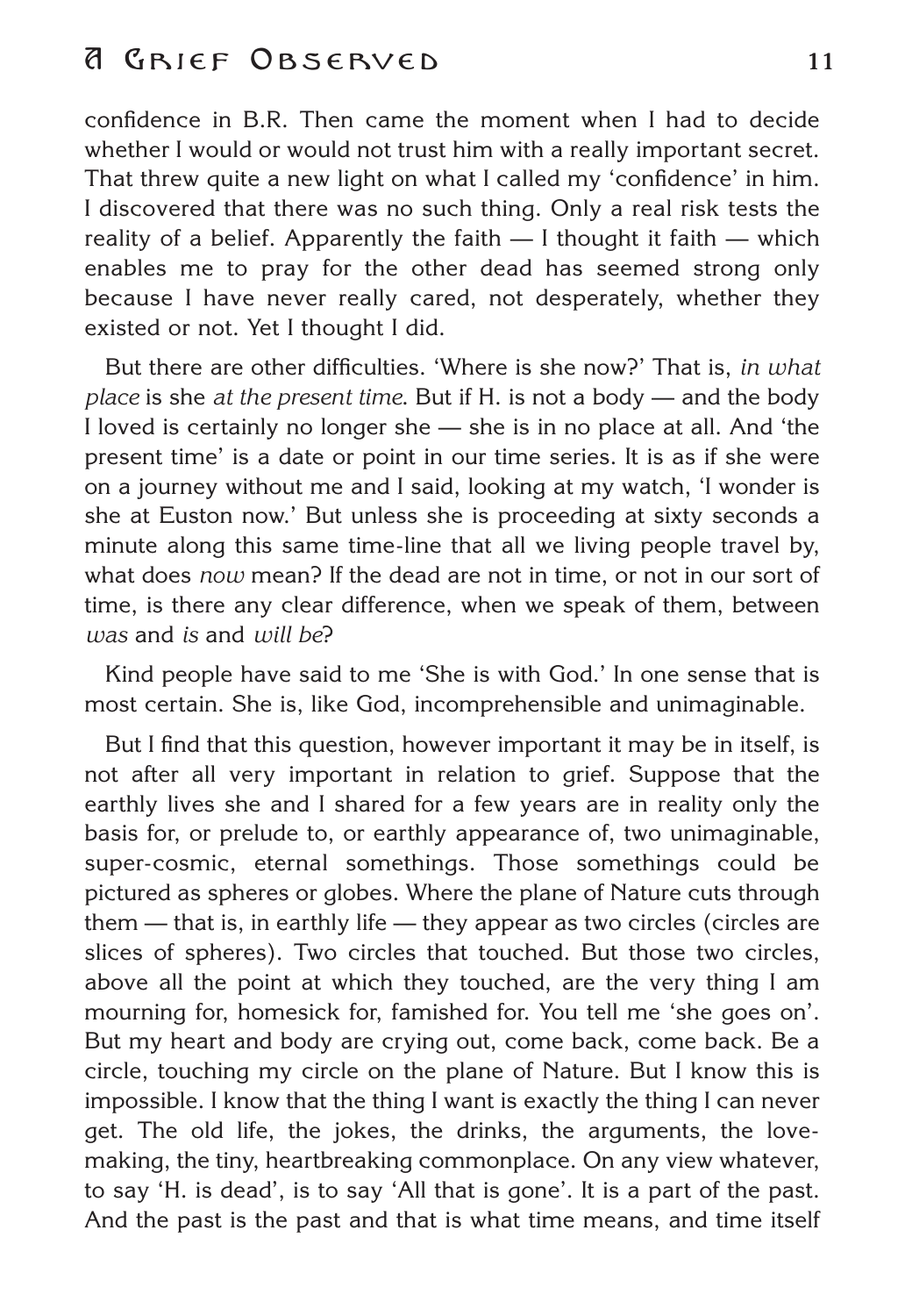is one more name for death, and Heaven itself is a state where 'the former things have passed away'.

Talk to me about the truth of religion and I'll listen gladly. Talk to me about the duty of religion and I'll listen submissively. But don't come talking to me about the consolations of religion or I shall suspect that you don't understand.

Unless, of course, you can literally believe all that stuff about family reunions 'on the further shore', pictured in entirely earthly terms. But that is all unscriptural, all out of bad hymns and lithographs. There's not a word of it in the Bible. And it rings false. We *know* it couldn't be like that. Reality never repeats. The exact same thing is never taken away and given back. How well the Spiritualists bait their hook! 'Things on this side are not so different after all.' There are cigars in Heaven. For that is what we should all like. The happy past restored.

And that, just that, is what I cry out for, with mad, midnight endearments and entreaties spoken into the empty air.

And poor C. quotes to me 'Do not mourn like those that have no hope'. It astonishes me, the way we are invited to apply to ourselves words so obviously addressed to our betters. What St. Paul says can comfort only those who love God better than the dead, and the dead better than themselves. If a mother is mourning not for what she has lost but for what her dead child has lost, it is a comfort to believe that the child has not lost the end for which it was created. And it is a comfort to believe that she herself, in losing her chief or only natural happiness, has not lost a greater thing, that she may still hope to 'glorify God and enjoy Him forever'. A comfort to the God-aimed, eternal spirit within her. But not to her motherhood. The specifically maternal happiness must be written off. Never, in any place or time, will she have her son on her knees, or bath him, or tell him a story, or plan for his future, or see her grandchild.

They tell me H. is happy now, they tell me she is at peace. What makes them so sure of this? I don't mean that I fear the worst of all. Nearly her last words were 'I am at peace with God'. She had not always been. And she never lied. And she wasn't easily deceived; least of all, in her own favour. I don't mean that. But why are they so sure that all anguish ends with death? More than half the Christian world,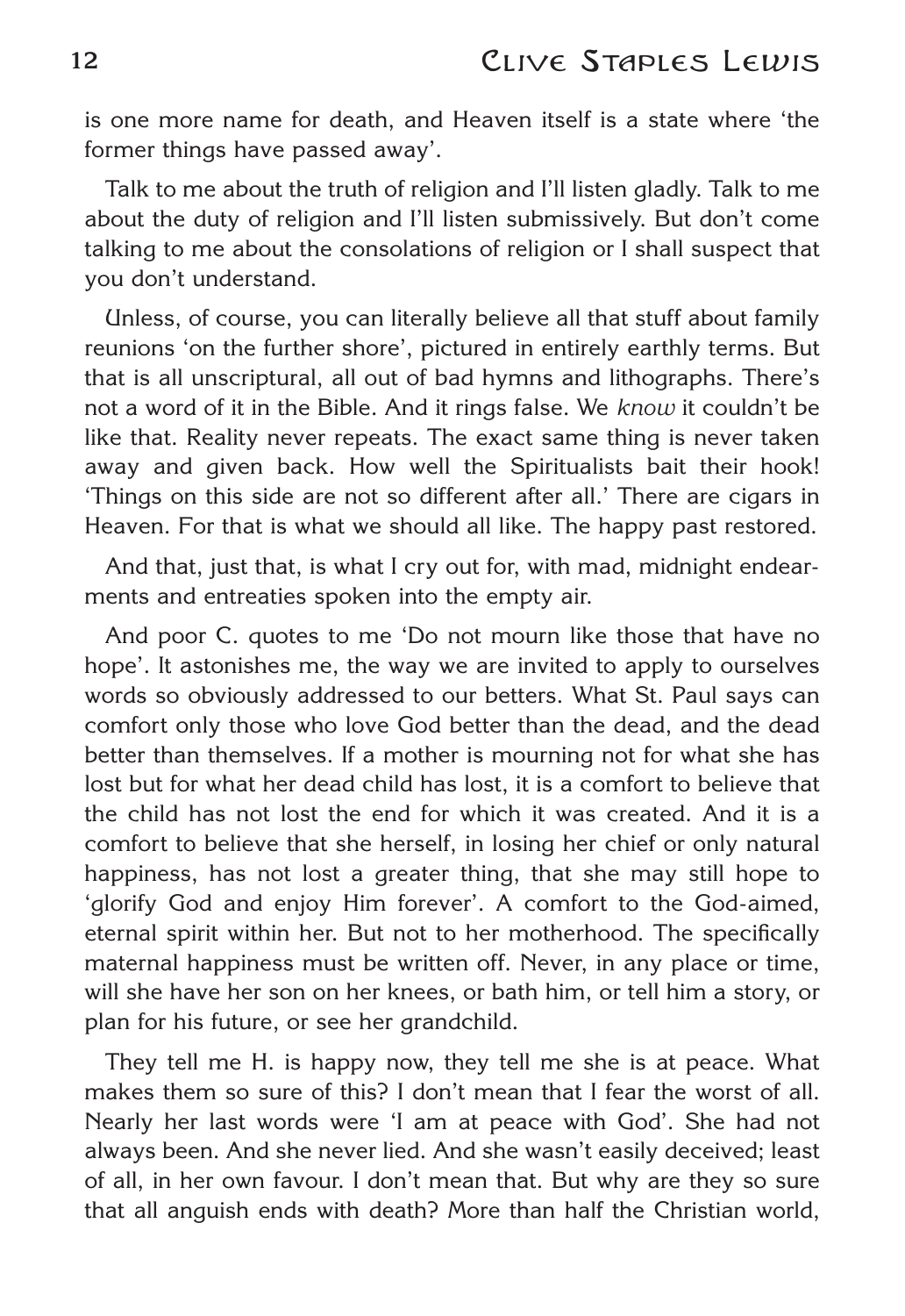and millions in the East, believe otherwise. How do they know she is 'at rest'. Why should the separation (if nothing else) which so agonizes the lover who is left behind be painless to the lover who departs?

'Because she is in God's hands.' But if so, she was in God's hands all the time, and I have seen what they did to her here. Do they suddenly become gentler to us the moment we are out of the body? And if so, why? If God's goodness is inconsistent with hurting us, then either God is not good or there is no God: for in the only life we know He hurts us beyond our worst fears and beyond all we can imagine. If it is consistent with hurting us, then He may hurt us after death as unendurably as before it.

Sometimes it is hard not to say 'God forgive God'. Sometimes it is hard to say so much. But if our faith is true, He didn't. He crucified Him.

Come, what do we gain by evasions? We are under the harrow and can't escape. Reality, looked at steadily, is unbearable. And how or why did such a reality blossom (or fester) here and there into the terrible phenomenon called consciousness? Why did it produce things like us who can see it and, seeing it, recoil in loathing? Who (stranger still) want to see it and take pains to find it out, even when no need compels them and even though the sight of it makes an incurable ulcer in their hearts? People like H. herself, who would have truth at any price.

If H. 'is not', then she never was. I mistook a cloud of atoms for a person. There aren't, and never were, any people. Death only reveals the vacuity that was always there. What we call the living are simply those who have not yet been unmasked. All equally bankrupt, but some not yet declared.

But this must be nonsense; vacuity revealed to whom? bankruptcy declared to whom? To other boxes of fireworks or clouds of atoms. I will never believe — more strictly I can't believe — that one set of physical events could be, or make, a mistake about other sets.

No, my real fear is not of materialism. If it were true, we — or what we mistake for 'we' — could get out, get from under the harrow. An overdose of sleeping pills would do it. I am more afraid that we are really rats in a trap. Or, worse still, rats in a laboratory. Someone said,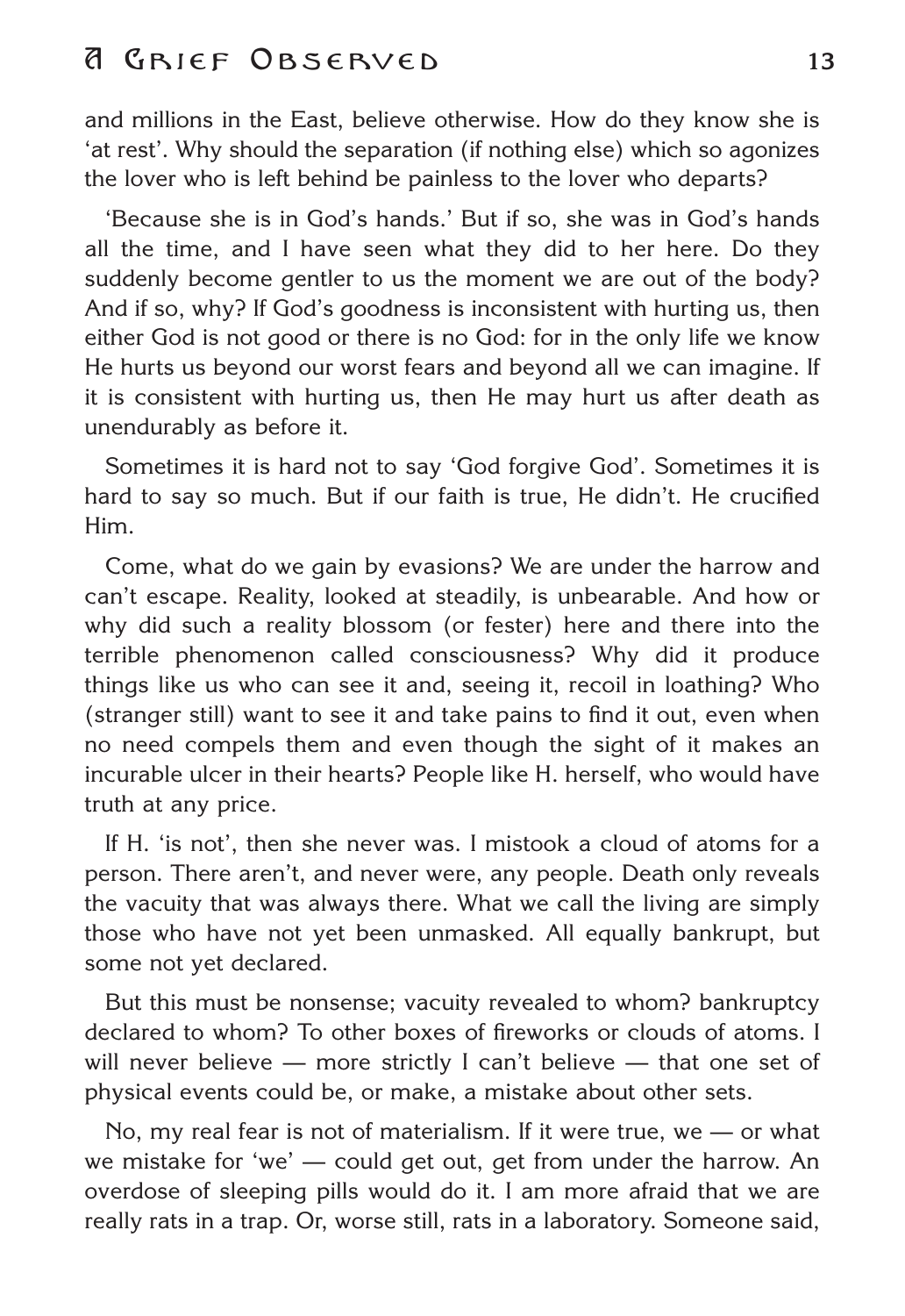I believe, 'God always geometrizes'. Supposing the truth were 'God always vivisects?'

Sooner or later I must face the question in plain language. What reason have we, except our own desperate wishes, to believe that God is, by any standard we can conceive, 'good'? Doesn't all the *prima facie* evidence suggest exactly the opposite? What have we to set against it?

We set Christ against it. But how if He were mistaken? Almost His last words may have a perfectly clear meaning. He had found that the Being He called Father was horribly and infinitely different from what He had supposed. The trap, so long and carefully prepared and so subtly baited, was at last sprung, on the cross. The vile practical joke had succeeded.

What chokes every prayer and every hope is the memory of all the prayers H. and I offered and all the false hopes we had. Not hopes raised merely by our own wishful thinking; hopes encouraged, even forced upon us, by false diagnoses, by X-ray photographs, by strange remissions, by one temporary recovery that might have ranked as a miracle. Step by step we were 'led up the garden path'. Time after time, when He seemed most gracious He was really preparing the next torture.

I wrote that last night. It was a yell rather than a thought. Let me try it over again. Is it rational to believe in a bad God? Anyway, in a God so bad as all that? The Cosmic Sadist, the spiteful imbecile?

I think it is, if nothing else, too anthropomorphic. When you come to think of it, it is far more anthropomorphic than picturing Him as a grave old king with a long beard. That image is a Jungian archetype. It links God with all the wise old kings in the fairy-tales, with prophets, sages, magicians. Though it is (formally) the picture of a man, it suggests something more than humanity. At the very least it gets in the idea of something older than yourself, something that knows more, something you can't fathom. It preserves mystery. Therefore room for hope. Therefore room for a dread or awe that needn't be mere fear of mischief from a spiteful potentate. But the picture I was building up last night is simply the picture of a man like S.C. — who used to sit next to me at dinner and tell me what he'd been doing to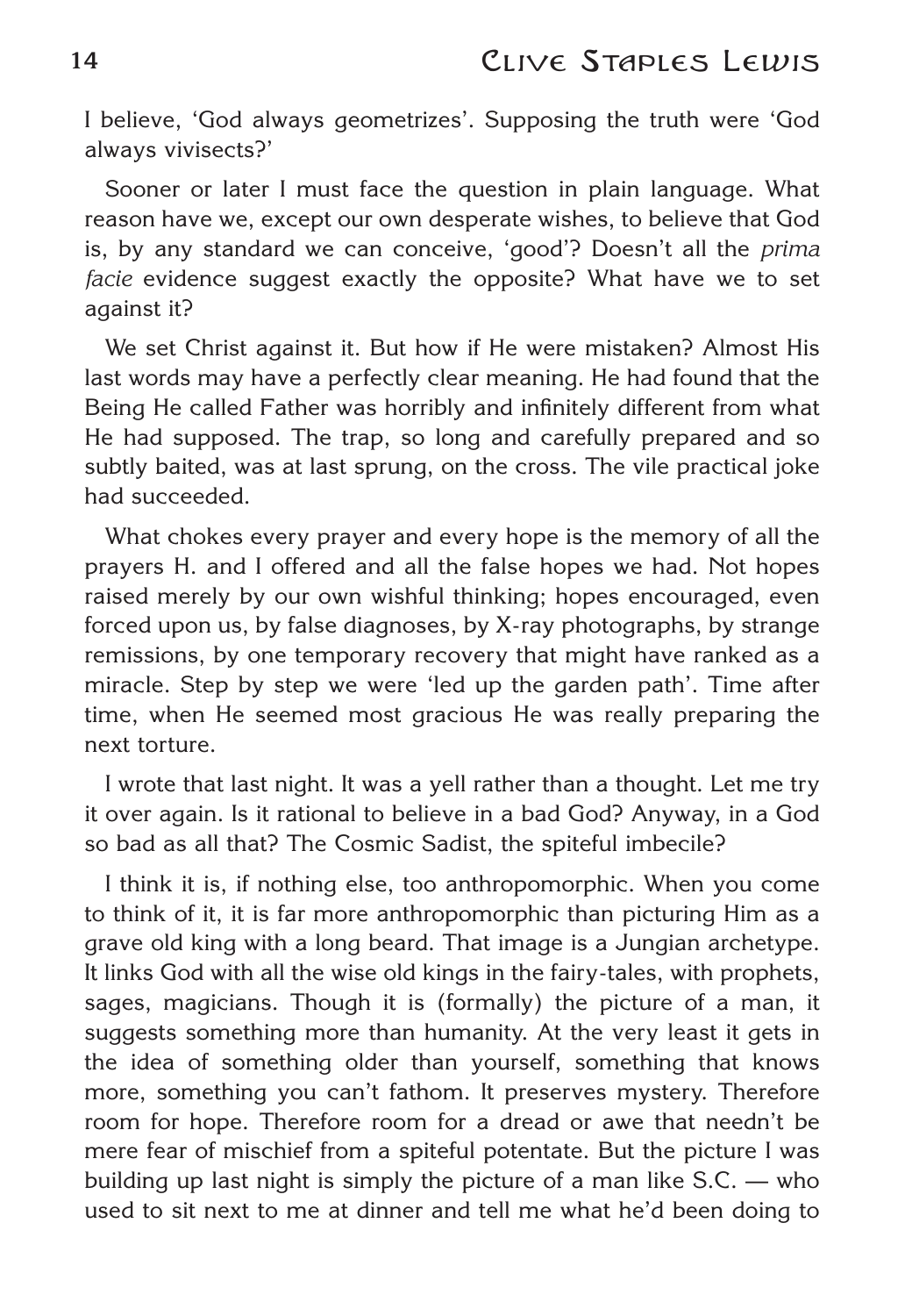the cats that afternoon. Now a being like S.C., however magnified, couldn't invent or create or govern anything. He would set traps and try to bait them. But he'd never have thought of baits like love, or laughter, or daffodils, or a frosty sunset. *He* make a universe? He couldn't make a joke, or a bow, or an apology, or a friend.

Or could one seriously introduce the idea of a bad God, as it were by the back door, through a sort of extreme Calvinism? You could say we are fallen and depraved. We are so depraved that our ideas of goodness count for nothing; or worse than nothing — the very fact that we think something good is presumptive evidence that it is really bad. Now God has in fact — our worst fears are true — all the characteristics we regard as bad: unreasonableness, vanity, vindictiveness, injustice, cruelty. But all these blacks (as they seem to us) are really whites. It's only our depravity makes them look black to us.

And so what? This, for all practical (and speculative) purposes sponges God off the slate. The word *good*, applied to Him, becomes meaningless: like abracadabra. We have no motive for obeying Him. Not even fear. It is true we have His threats and promises. But why should we believe them? If cruelty is from His point of view 'good', telling lies may be 'good' too. Even if they are true, what then? If His ideas of good are so very different from ours, what He calls 'Heaven' might well be what we should call Hell, and vice-versa. Finally, if reality at its very root is so meaningless to us — or, putting it the other way round, if we are such total imbeciles — what is the point of trying to think either about God or about anything else? This knot comes undone when you try to pull it tight.

Why do I make room in my mind for such filth and nonsense? Do I hope that if feeling disguises itself as thought I shall feel less? Aren't all these notes the senseless writhings of a man who won't accept the fact that there is nothing we can do with suffering except to suffer it? Who still thinks there is some device (if only he could find it) which will make pain not to be pain. It doesn't really matter whether you grip the arms of the dentist's chair or let your hands lie in your lap. The drill drills on.

And grief still feels like fear. Perhaps, more strictly, like suspense. Or like waiting; just hanging about waiting for something to happen. It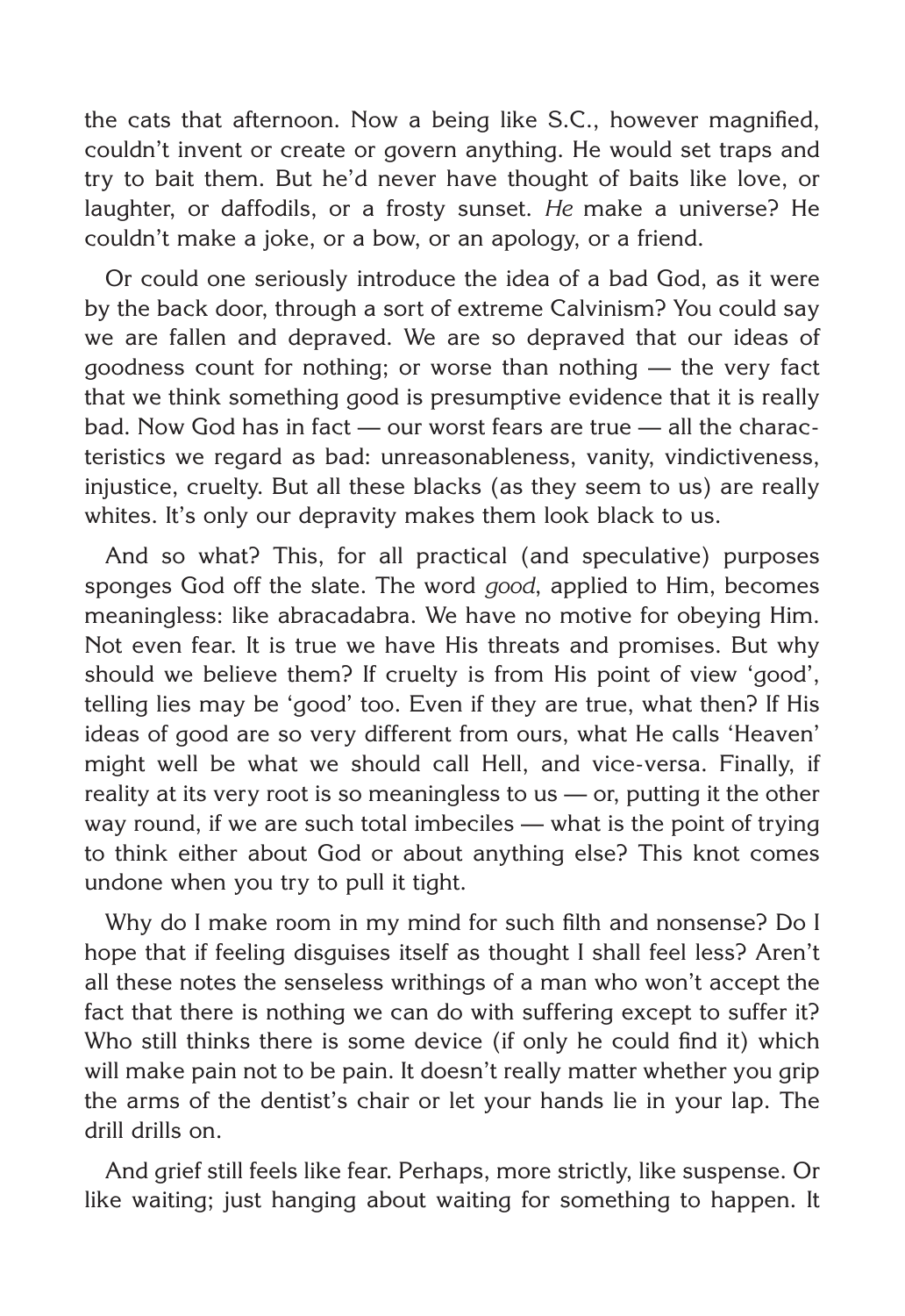gives life a permanently provisional feeling. It doesn't seem worth starting anything. I can't settle down. I yawn, I fidget, I smoke too much. Up till this I always had too little time. Now there is nothing but time. Almost pure time, empty successiveness.

One flesh. Or, if you prefer, one ship. The starboard engine has gone. I, the port engine, must chug along somehow till we make harbour. Or rather, till the journey ends. How can I assume a harbour? A lee shore, more likely, a black night, a deafening gale, breakers ahead — and any lights shown from the land probably being waved by wreckers. Such was H's landfall. Such was my mother's. I say their landfalls; not their arrivals.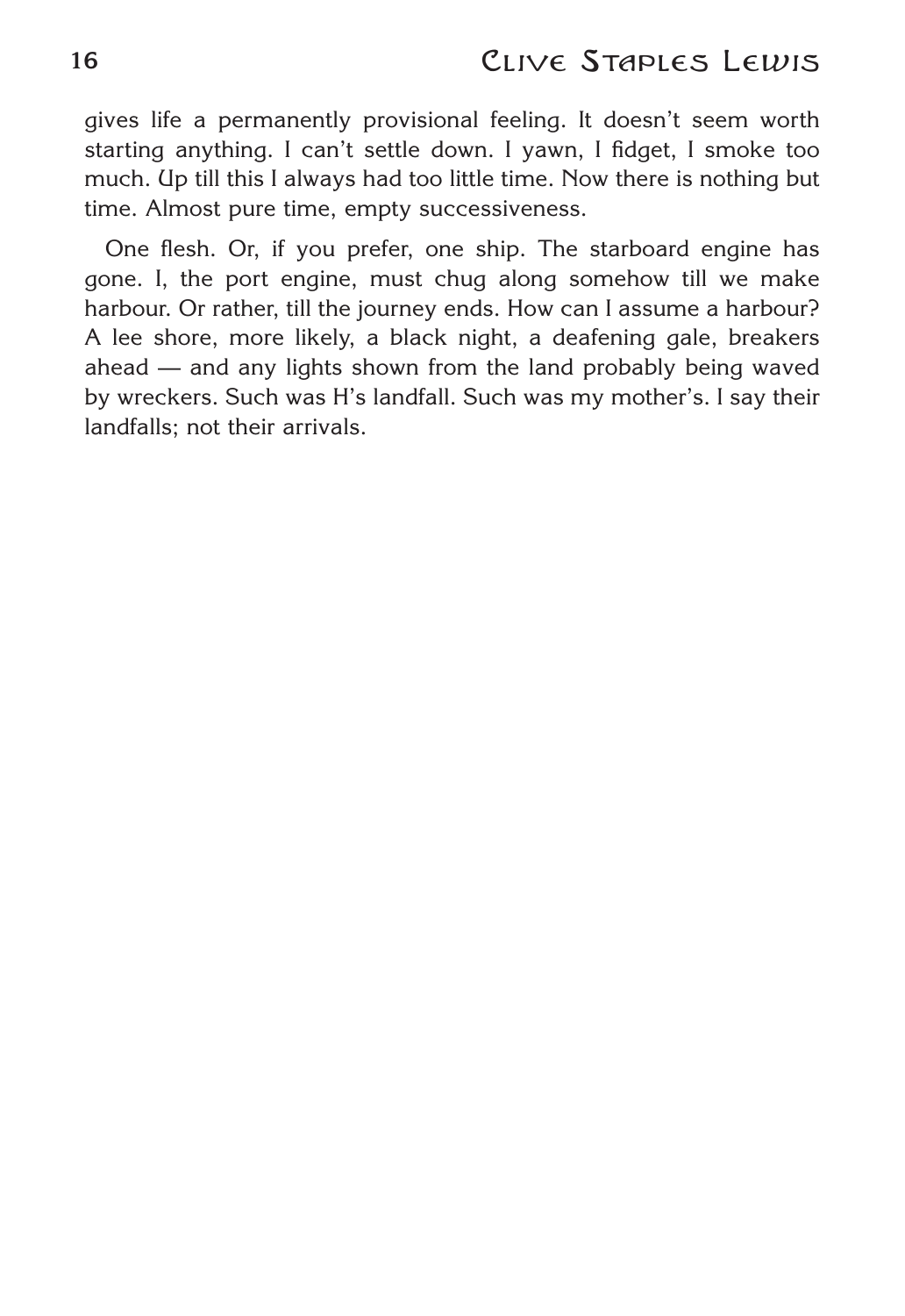## Chapter III

<span id="page-20-0"></span>

t's not true that I'm always thinking of H. Work and conversation make that impossible. But the times when I'm not are perhaps my worst. For then, though I have forgotten the reason, there is spread over everything a vague sense of wrongness, of something

amiss. Like in those dreams where nothing terrible occurs nothing that would sound even remarkable if you told it at breakfast-time — but the atmosphere, the taste, of the whole thing is deadly. So with this. I see the rowan berries reddening and don't know for a moment why they, of all things, should be depressing. I hear a clock strike and some quality it always had before has gone out of the sound. What's wrong with the world to make it so flat, shabby, worn-out looking? Then I remember.

This is one of the things I'm afraid of. The agonies, the mad midnight moments, must, in the course of nature, die away. But what will follow? Just this apathy, this dead flatness? Will there come a time when I no longer ask why the world is like a mean street, because I shall take the squalor as normal? Does grief finally subside into boredom tinged by faint nausea?

Feelings, and feelings, and feelings. Let me try thinking instead. From the rational point of view, what new factor has H's death introduced into the problem of the universe? What grounds has it given me for doubting all that I believe? I knew already that these things, and worse, happened daily. I would have said that I had taken them into account. I had been warned — I had warned myself — not to reckon on worldly happiness. We were even promised sufferings. They were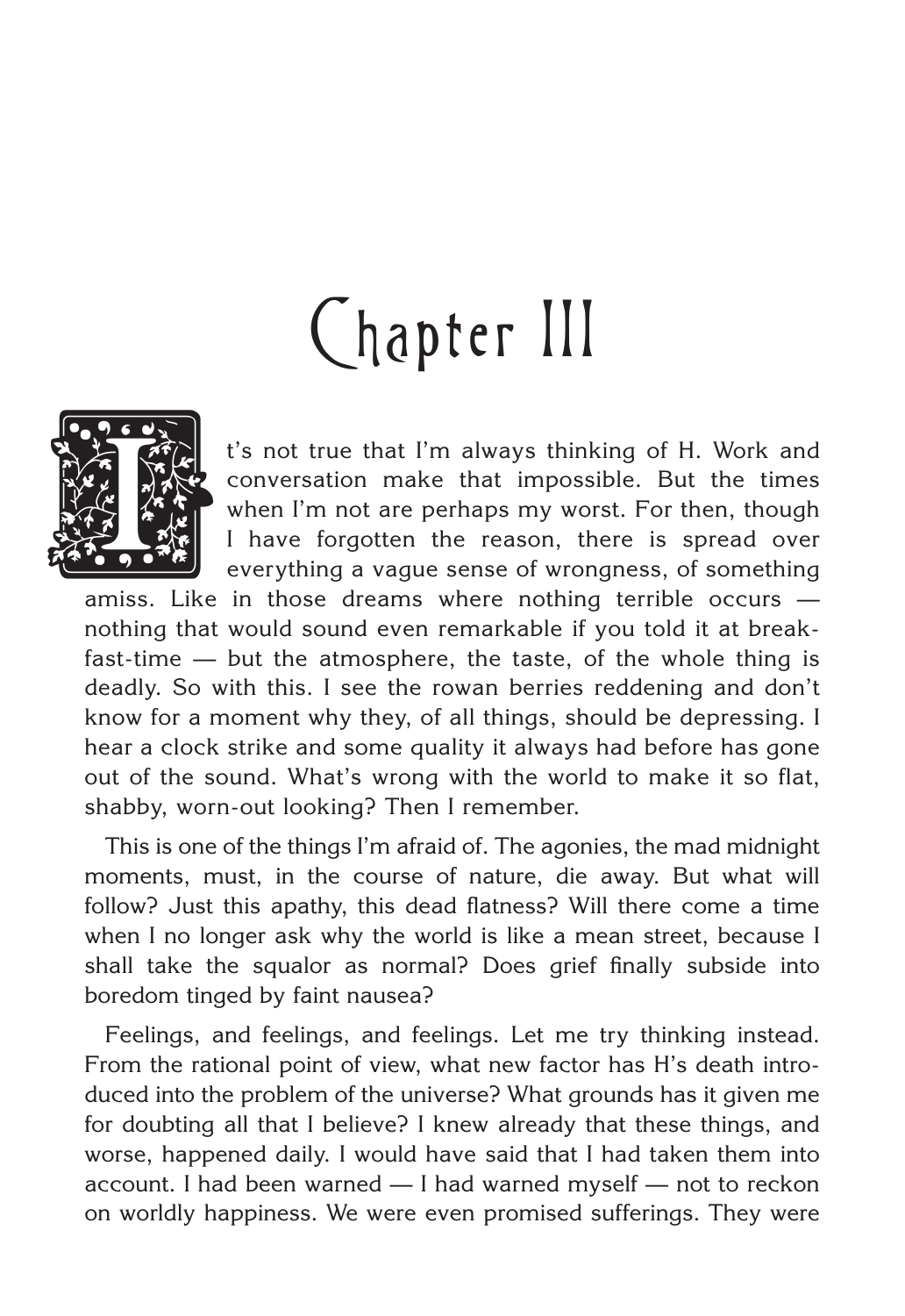part of the programme. We were even told 'Blessed are they that mourn' and I accepted it. I've got nothing that I hadn't bargained for. Of course it is different when the thing happens to oneself, not to others, and in reality, not in imagination. Yes; but should it, for a sane man, make quite such a difference as this? No. And it wouldn't for a man whose faith had been real faith and whose concern for other people's sorrows had been real concern. The case is too plain. If my house has collapsed at one blow, that is because it was a house of cards. The faith which 'took these things into account' was not faith but imagination. The taking them into account was not real sympathy. If I had really cared, as I thought I did, about the sorrows of the world, I should not have been so overwhelmed when my own sorrow came. It has been an imaginary faith playing with innocuous counters labelled 'Illness', 'Pain', 'Death' and 'Loneliness'. I thought I trusted the rope until it mattered to me whether it would bear me. Now it matters, and I find I didn't.

Bridge-players tell me that there must be some money on the game 'or else people won't take it seriously'. Apparently it's like that. Your bid — for God or no God, for a good God or the Cosmic Sadist, for eternal life or nonentity — will not be serious if nothing much is staked on it. And you will never discover how serious it was until the stakes are raised horribly high; until you find that you are playing not for counters or for sixpences but for every penny you have in the world. Nothing less will shake a man — or at any rate a man like me — out of his merely verbal thinking and his merely notional beliefs. He has to be knocked silly before he comes to his senses. Only torture will bring out the truth. Only under torture does he discover it himself.

And I must surely admit — H. would have forced me to admit in a few passes — that, if my house was a house of cards, the sooner it was knocked down the better. And only suffering could do it. But then the Cosmic Sadist and Eternal Vivisector becomes an unnecessary hypothesis.

Is this last note a sign that I'm incurable, that when reality smashes my dream to bits, I mope and snarl while the first shock lasts, and then patiently, idiotically, start putting it together again? And so always? However often the house of cards falls, shall I set about rebuilding it? Is that what I'm doing now?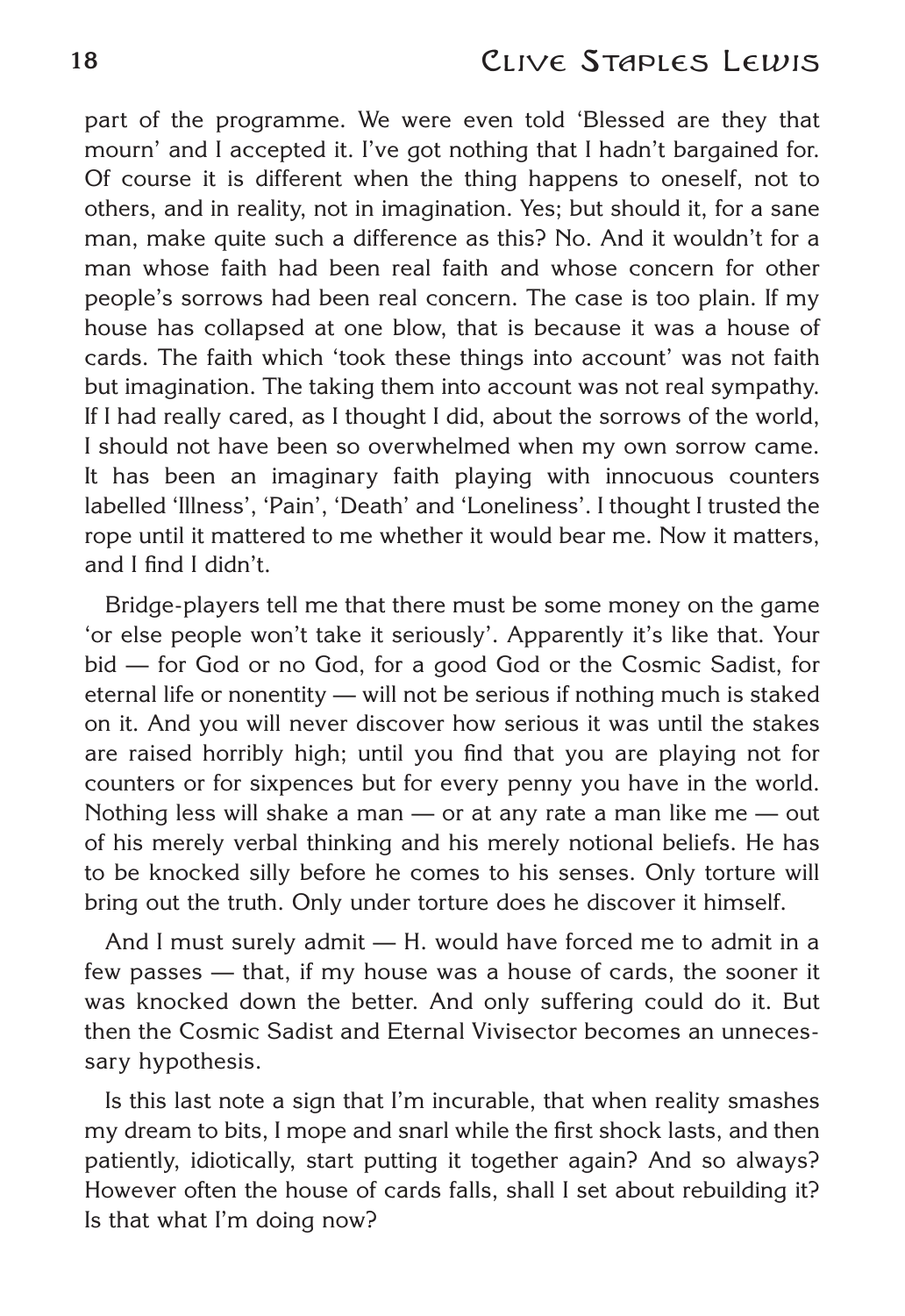Indeed it's likely enough that what I shall call, if it happens, a 'restoration of faith' will turn out to be only one more house of cards. And I shan't know whether it is or not until the next blow comes — when, say, fatal disease is diagnosed in my body too, or war breaks out, or I have ruined myself by some ghastly mistake in my work. But there are two questions here. In which sense may it be a house of cards? Because the things I am believing are only a dream, or because I only dream that I believe them?

As for the things themselves, why should the thoughts I had a week ago be any more trustworthy than the better thoughts I have now? I am surely, in general, a saner man than I was then. Why should the desperate imaginings of a man dazed  $-1$  said it was like being concussed — be especially reliable?

Because there was no wishful thinking in them? Because, being so horrible, they were therefore all the more likely to be true? But there are fear-fulfilment as well as wish-fulfilment dreams. And were they wholly distasteful? No. In a way I liked them. I am even aware of a slight reluctance to accept the opposite thoughts. All that stuff about the Cosmic Sadist was not so much the expression of thought as of hatred. I was getting from it the only pleasure a man in anguish can get; the pleasure of hitting back. It was really just Billingsgate — mere abuse; 'telling God what I thought of Him'. And of course, as in all abusive language, 'what I thought' didn't mean what I thought true. Only what I thought would offend Him (and His worshippers) most. That sort of thing is never said without some pleasure. Gets it 'off your chest'. You feel better for a moment.

But the mood is no evidence. Of course the cat will growl and spit at the operator and bite him if she can. But the real question is whether he is a vet or a vivisector. Her bad language throws no light on it one way or the other.

And I can believe He is a vet when I think of my own suffering. It is harder when I think of hers. What is grief compared with physical pain? Whatever fools may say, the body can suffer twenty times more than the mind. The mind has always some power of evasion. At worst, the unbearable thought only comes back and back, but the physical pain can be absolutely continuous. Grief is like a bomber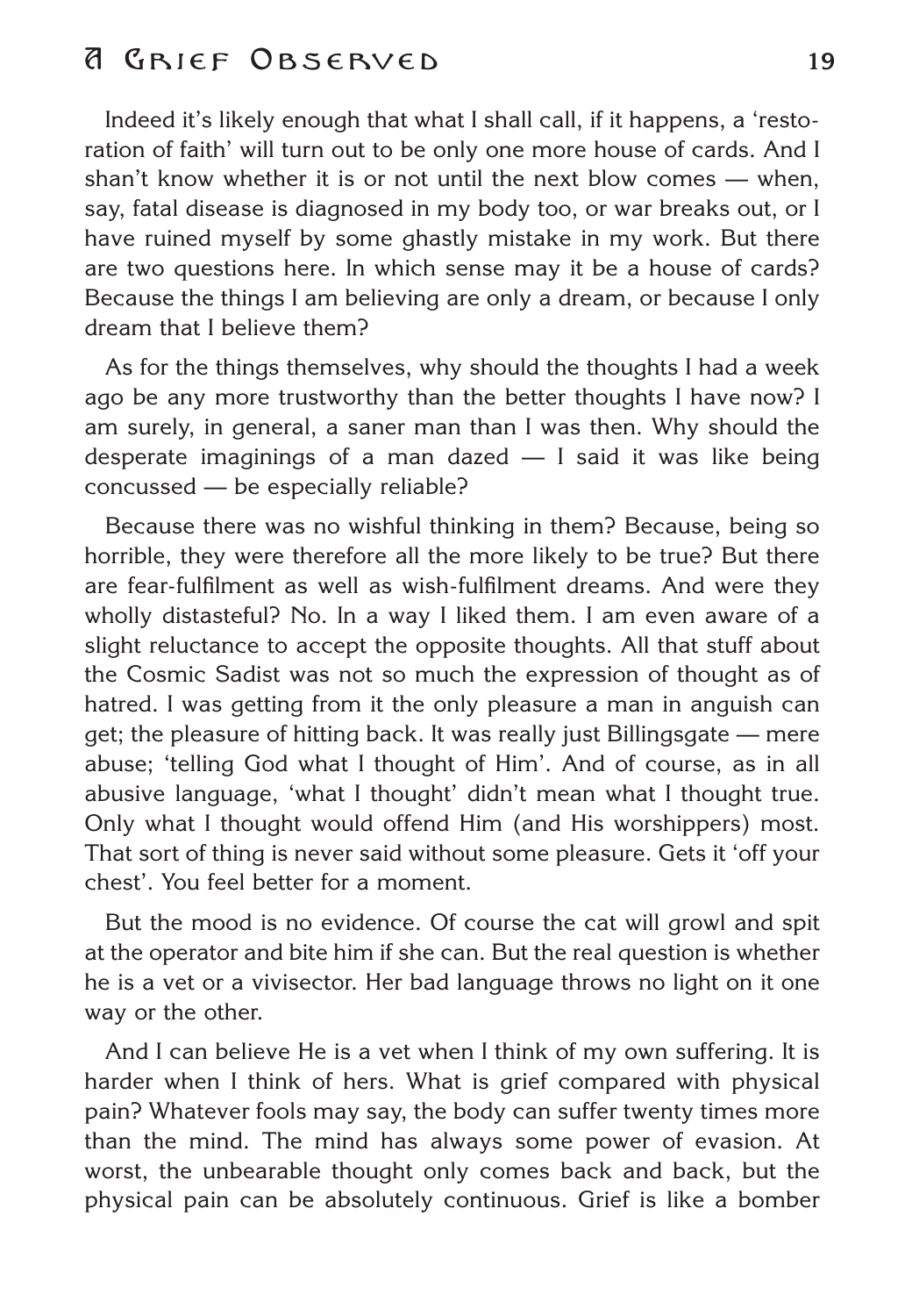circling round and dropping its bombs each time the circle brings it overhead; physical pain is like the steady barrage on a trench in World War One, hours of it with no let-up for a moment. Thought is never static; pain often is.

What sort of a lover am I to think so much about my affliction and so much less about hers? Even the insane call, 'Come back', is all for my own sake. I never even raised the question whether such a return, if it were possible, would be good for her. I want her back as an ingredient in the restoration of *my* past. Could I have wished her anything worse? Having got once through death, to come back and then, at some later date, have all her dying to do over again? They call Stephen the first martyr. Hadn't Lazarus the rawer deal?

I begin to see. My love for H. was of much the same quality as my faith in God. I won't exaggerate, though. Whether there was anything but imagination in the faith, or anything but egoism in the love, God knows. I don't. There may have been a little more; especially in my love for H. But neither was the thing I thought it was. A good deal of the card-castle about both.

What does it matter how this grief of mine evolves or what I do with it? What does it matter how I remember her or whether I remember her at all? None of these alternatives will either ease or aggravate her past anguish.

Her past anguish. How do I know that all her anguish is past? I never believed before — I thought it immensely improbable — that the faithfulest soul could leap straight into perfection and peace the moment death has rattled in the throat. It would be wishful thinking with a vengeance to take up that belief now. H. was a splendid thing; a soul straight, bright, and tempered like a sword. But not a perfected saint. A sinful woman married to a sinful man; two of God's patients, not yet cured. I know there are not only tears to be dried but stains to be scoured. The sword will be made even brighter.

But oh God, tenderly, tenderly. Already, month by month and week by week you broke her body on the wheel whilst she still wore it. Is it not yet enough?

The terrible thing is that a perfectly good God is in this matter hardly less formidable than a Cosmic Sadist. The more we believe that God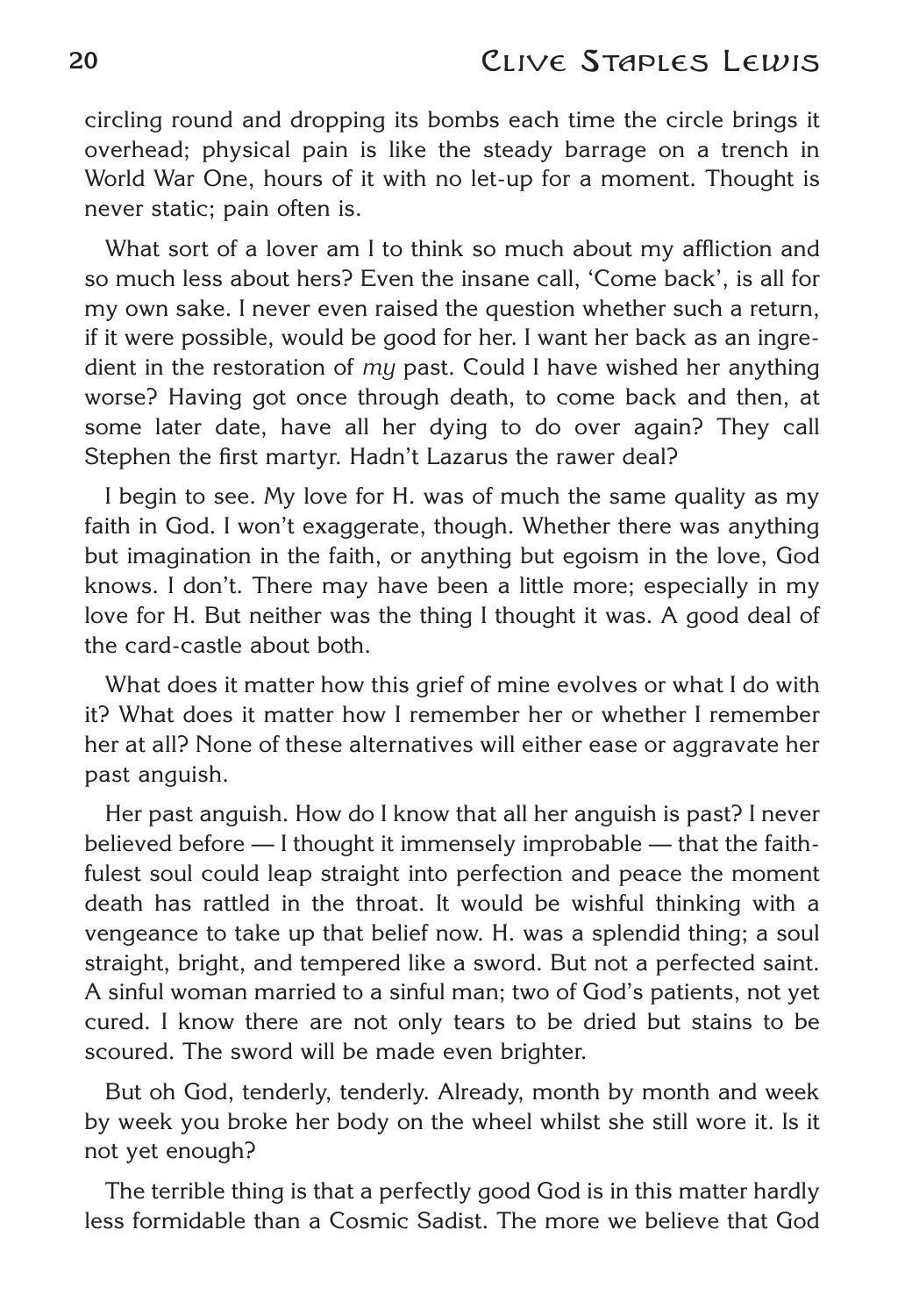hurts only to heal, the less we can believe that there is any use in begging for tenderness. A cruel man might be bribed — might grow tired of his vile sport — might have a temporary fit of mercy, as alcoholics have fits of sobriety. But suppose that what you are up against is a surgeon whose intentions are wholly good. The kinder and more conscientious he is, the more inexorably he will go on cutting. If he yielded to your entreaties, if he stopped before the operation was complete, all the pain up to that point would have been useless. But is it credible that such extremities of torture should be necessary for us? Well, take your choice. The tortures occur. If they are unnecessary, then there is no God or a bad one. If there is a good God, then these tortures are necessary. For no even moderately good Being could possibly inflict or permit them if they weren't.

Either way, we're for it.

What do people mean when they say 'I am not afraid of God because I know He is good?' Have they never even been to a dentist?

Yet this is unendurable. And then one babbles — 'If only I could bear it, or the worst of it, or any of it, instead of her.' But one can't tell how serious that bid is, for nothing is staked on it. If it suddenly became a real possibility, then, for the first time, we should discover how seriously we had meant it. But is it ever allowed?

It was allowed to One, we are told, and I find I can now believe again, that He has done vicariously whatever can be so done. He replies to our babble, 'You cannot and you dare not. I could and dared.'

Something quite unexpected has happened. It came this morning early. For various reasons, not in themselves at all mysterious, my heart was lighter than it had been for many weeks. For one thing, I suppose I am recovering physically from a good deal of mere exhaustion. And I'd had a very tiring but very healthy twelve hours the day before, and a sounder night's sleep; and after ten days of low-hung grey skies and motionless warm dampness, the sun was shining and there was a light breeze. And suddenly at the very moment when, so far, I mourned H. least, I remembered her best. Indeed it was something (almost) better than memory; an instantaneous, unanswerable impression. To say it was like a meeting would be going too far. Yet there was that in it which tempts one to use those words. It was as if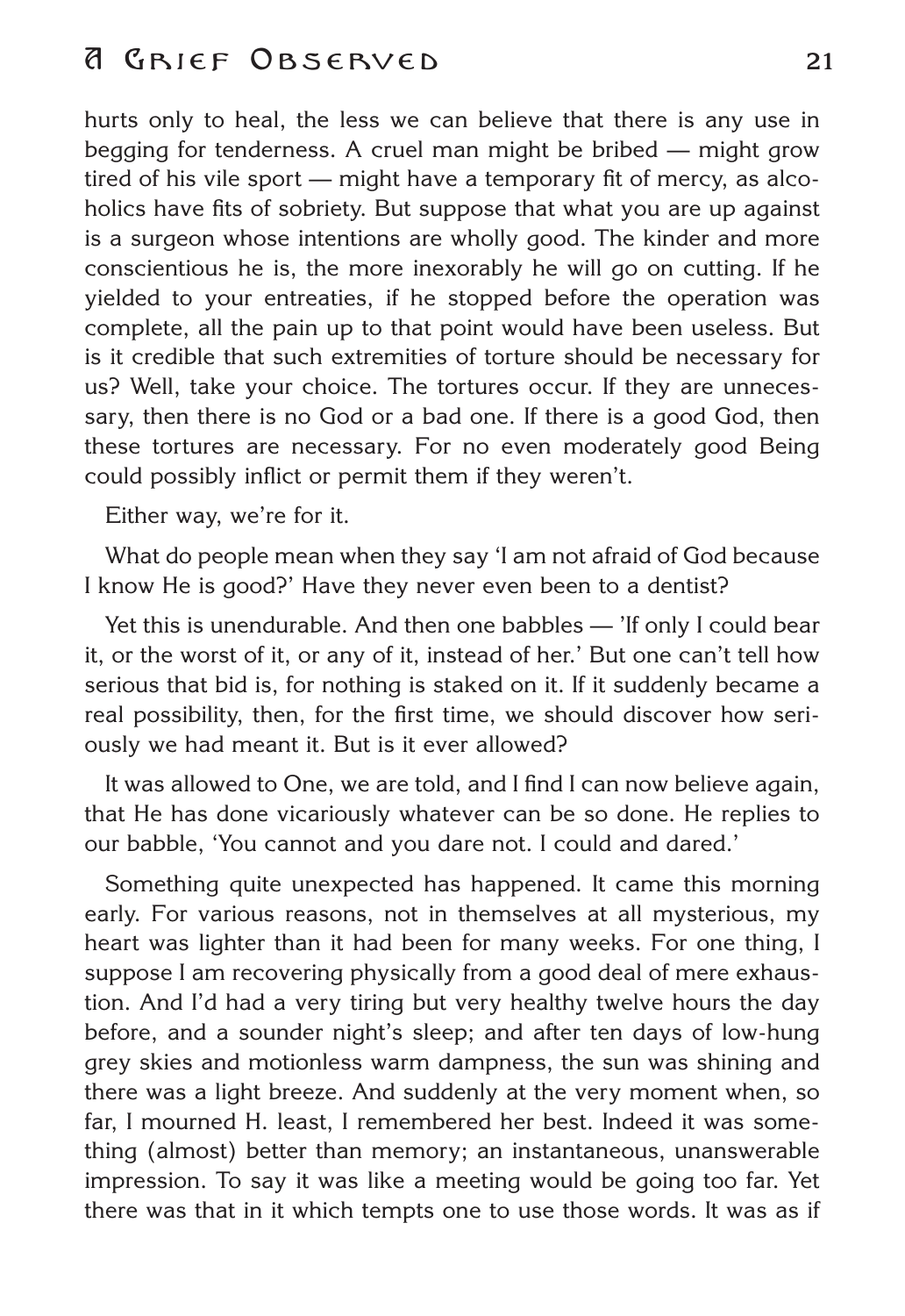the lifting of the sorrow removed a barrier.

Why has no one told me these things? How easily I might have misjudged another man in the same situation? I might have said, 'He's got over it. He's forgotten his wife,' when the truth was, 'He remembers her better *because* he has partly got over it.'

Such was the fact. And I believe I can make sense out of it. You can't see anything properly while your eyes are blurred with tears. You can't, in most things, get what you want if you want it too desperately: anyway, you can't get the best out of it. 'Now! Let's have a real good talk' reduces everyone to silence, 'I *must* get a good sleep tonight' ushers in hours of wakefulness. Delicious drinks are wasted on a really ravenous thirst. Is it similarly the very intensity of the longing that draws the iron curtain, that makes us feel we are staring into a vacuum when we think about our dead? 'Them as asks' (at any rate 'as asks too importunately') don't get. Perhaps can't.

And so, perhaps, with God. I have gradually been coming to feel that the door is no longer shut and bolted. Was it my own frantic need that slammed it in my face? The time when there is nothing at all in your soul except a cry for help may be just the time when God can't give it: you are like the drowning man who can't be helped because he clutches and grabs. Perhaps your own reiterated cries deafen you to the voice you hoped to hear.

On the other hand, 'Knock and it shall be opened.' But does knocking mean hammering and kicking the door like a maniac? And there's also 'To him that hath shall be given.' After all, you must have a capacity to receive, or even omnipotence can't give. Perhaps your own passion temporarily destroys the capacity.

For all sorts of mistakes are possible when you are dealing with Him. Long ago, before we were married, H. was haunted all one morning as she went about her work with the obscure sense of God (so to speak) 'at her elbow', demanding her attention. And of course, not being a perfected saint, she had the feeling that it would be a question, as it usually is, of some unrepented sin or tedious duty. At last she gave in  $-1$  know how one puts it off  $-$  and faced Him. But the message was, 'I want to *give* you something' and instantly she entered into joy.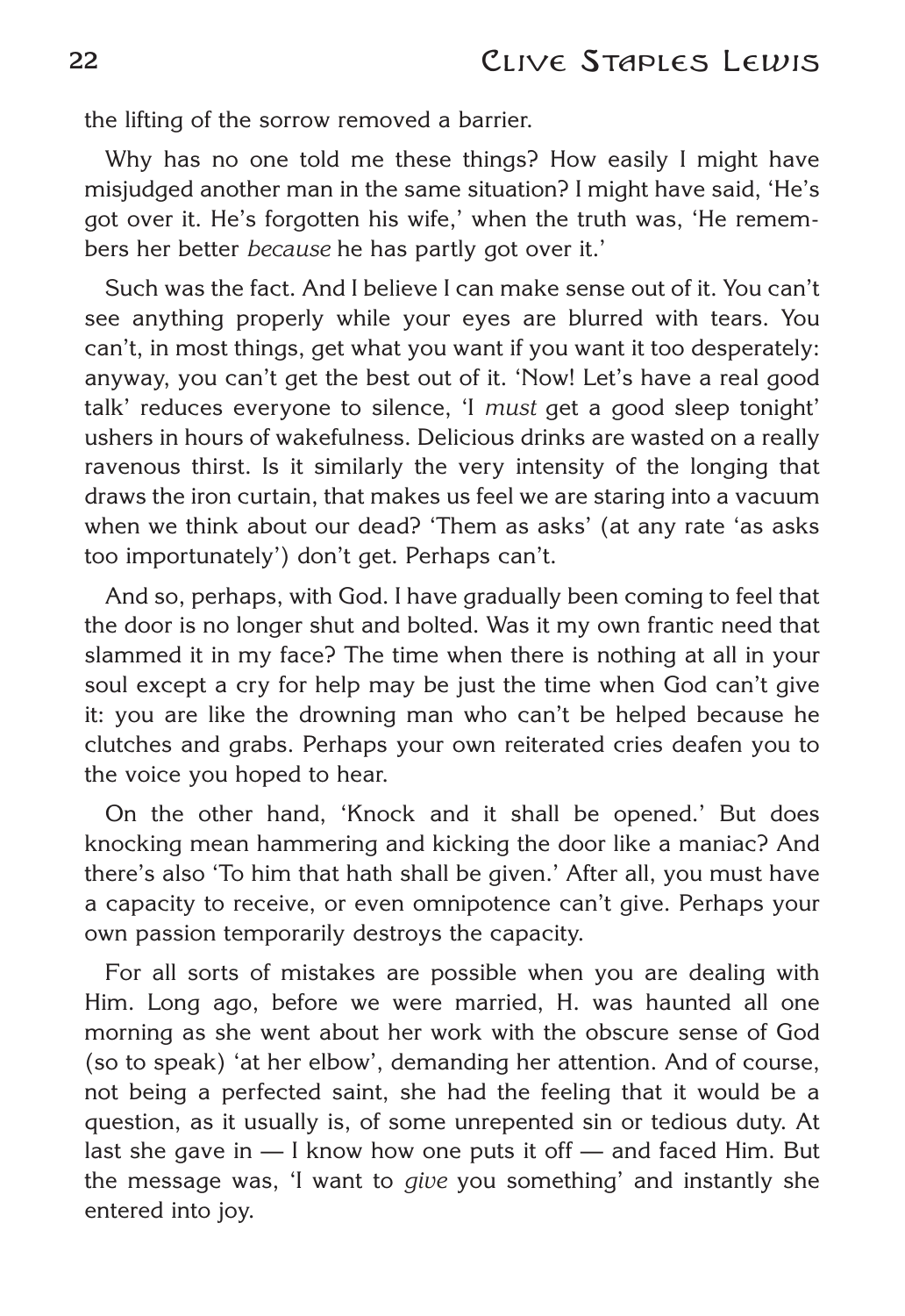I think I am beginning to understand why grief feels like suspense. It comes from the frustration of so many impulses that had become habitual. Thought after thought, feeling after feeling, action after action, had H. for their object. Now their target is gone. I keep on through habit fitting an arrow to the string; then I remember and have to lay the bow down. So many roads lead thought to H. I set out on one of them. But now there's an impassable frontier-post across it. So many roads once; now so many *culs de sac*.

For a good wife contains so many persons in herself. What was H. not to me? She was my daughter and my mother, my pupil and my teacher, my subject and my sovereign; and always, holding all these in solution, my trusty comrade, friend, shipmate, fellow-soldier. My mistress; but at the same time all that any man friend (and I have good ones) has ever been to me. Perhaps more. If we had never fallen in love we should have none the less been always together, and created a scandal. That's what I meant when I once praised her for her 'masculine virtues'. But she soon put a stop to that by asking how I'd like to be praised for my feminine ones. It was a good *riposte*, dear. Yet there was something of the Amazon, something of Penthesileia and Camilla. And you, as well as I, were glad it should be there. You were glad I should recognize it.

Solomon calls his bride Sister. Could a woman be a complete wife unless, for a moment, in one particular mood, a man felt almost inclined to call her Brother?

'It was too perfect to last,' so I am tempted to say of our marriage. But it can be meant in two ways. It may be grimly pessimistic  $-$  as if God no sooner saw two of His creatures happy than He stopped it ('None of that here!'). As if He were like the Hostess at the sherryparty who separates two guests the moment they show signs of having got into a real conversation. But it could also mean 'This had reached its proper perfection. This had become what it had in it to be. Therefore of course it would not be prolonged.' As if God said, 'Good; you have mastered that exercise. I am very pleased with it. And now you are ready to go on to the next.' When you have learned to do quadratics and enjoy doing them you will not be set them much longer. The teacher moves you on.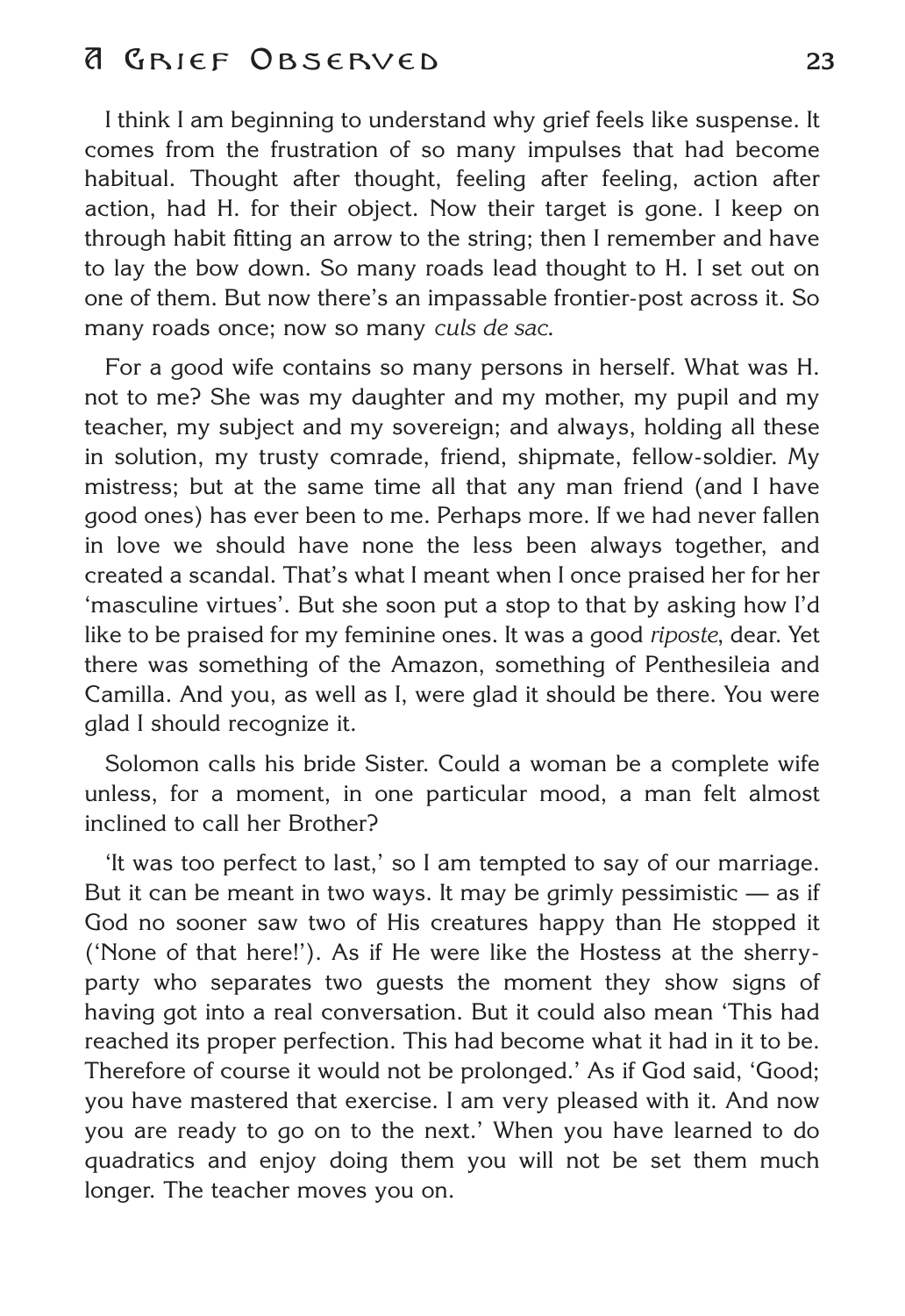For we did learn and achieve something. There is, hidden or flaunted, a sword between the sexes till an entire marriage reconciles them. It is arrogance in us to call frankness, fairness, and chivalry 'masculine' when we see them in a woman; it is arrogance in them, to describe a man's sensitiveness or tact or tenderness as 'feminine'. But also what poor, warped fragments of humanity most mere men and mere women must be to make the implications of that arrogance plausible. Marriage heals this. Jointly the two become fully human. 'In the image of God created He *them*.' Thus, by a paradox, this carnival of sexuality leads us out beyond our sexes.

And then one or other dies. And we think of this as love cut short; like a dance stopped in mid career or a flower with its head unluckily snapped off — something truncated and therefore, lacking its due shape. I wonder. If, as I can't help suspecting, the dead also feel the pains of separation (and this may be one of their purgatorial sufferings), then for both lovers, and for all pairs of lovers without exception, bereavement is a universal and integral part of our experience of love. It follows marriage as normally as marriage follows courtship or as autumn follows summer. It is not a truncation of the process but one of its phases; not the interruption of the dance, but the next figure. We are 'taken out of ourselves' by the loved one while she is here. Then comes the tragic figure of the dance in which we must learn to be still taken out of ourselves though the bodily presence is withdrawn, to love the very Her, and not fall back to loving our past, or our memory, or our sorrow, or our relief from sorrow, or our own love.

Looking back, I see that only a very little time ago I was greatly concerned about my memory of H. and how false it might become. For some reason — the merciful good sense of God is the only one I can think of — I have stopped bothering about that. And the remarkable thing is that since I stopped bothering about it, she seems to meet me everywhere. *Meet* is far too strong a word. I don't mean anything remotely like an apparition or a voice. I don't mean even any strikingly emotional experience at any particular moment. Rather, a sort of unobtrusive but massive sense that she is, just as much as ever, a fact to be taken into account.

'To be taken into account' is perhaps an unfortunate way of putting it. It sounds as if she were rather a battle-axe. How can I put it better?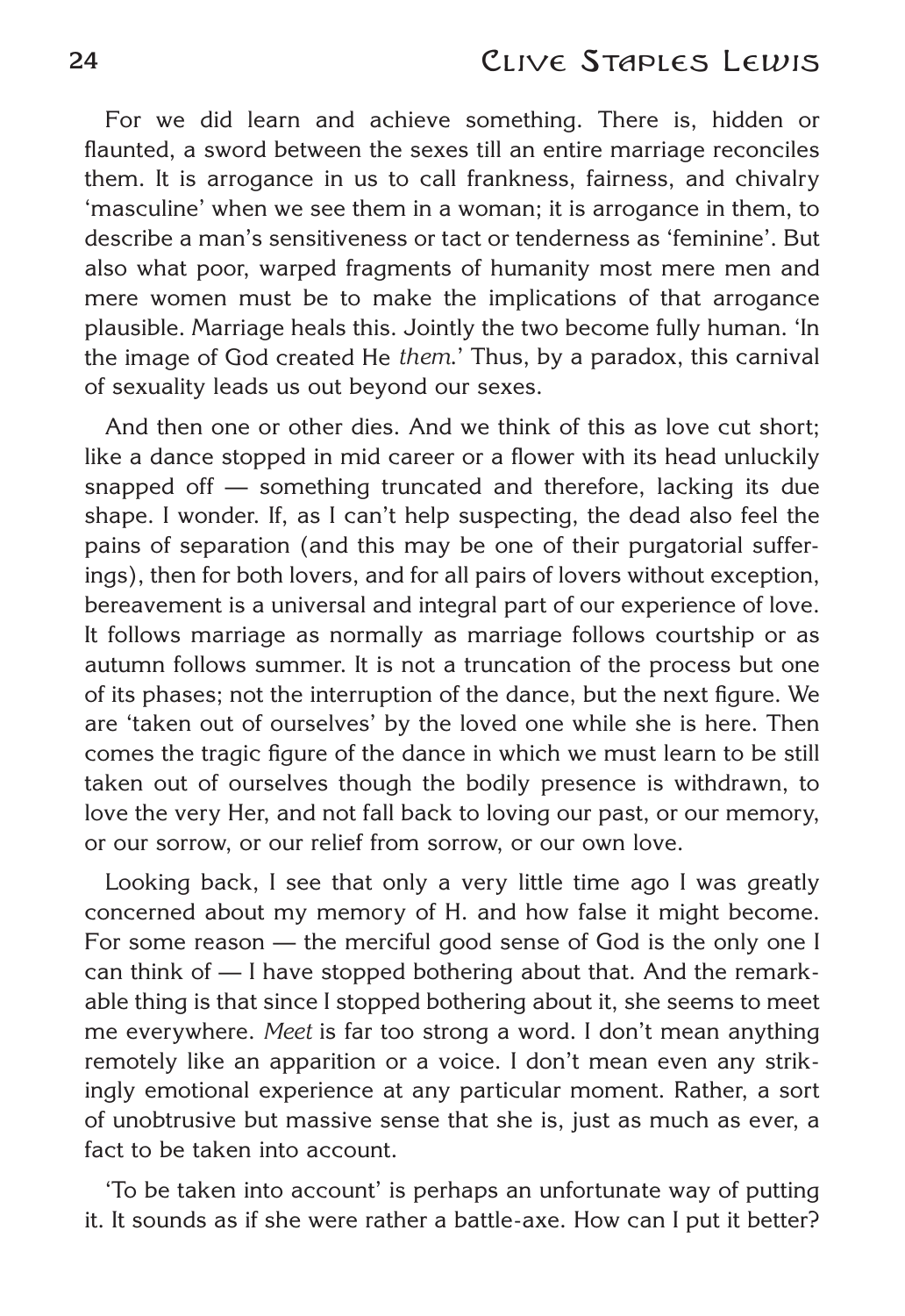Would 'momentously real' or 'obstinately real' do? It is as if the experience said to me 'You are, as it happens, extremely glad that H. is still a fact. But remember she would be equally a fact whether you liked it or not. Your preferences have not been considered.'

How far have I got? Just as far, I think, as a widower of another sort who would stop, leaning on his spade, and say in answer to our inquiry, 'Thank 'ee. Mustn't grumble. I do miss her something dreadful. But they say these things are sent to try us.' We have come to the same point; he with his spade, and I, who am not now much good at digging, with my own instrument. But of course one must take 'sent to try us' the right way. God has not been trying an experiment on my faith or love in order to find out their quality. He knew it already. It was I who didn't. In this trial He makes us occupy the dock, the witness box, and the bench all at once. He always knew that my temple was a house of cards. His only way of making me realize the fact was to knock it down.

Getting over it so soon? But the words are ambiguous. To say the patient is getting over it after an operation for appendicitis is one thing; after he's had his leg off it is quite another. After that operation either the wounded stump heals or the man dies. If it heals, the fierce, continuous pain will stop. Presently he'll get back his strength and be able to stump about on his wooden leg. He has 'got over it'. But he will probably have recurrent pains in the stump all his life, and perhaps pretty bad ones; and he will always be a one-legged man. There will be hardly any moment when he forgets it. Bathing, dressing, sitting down and getting up again, even lying in bed, will all be different. His whole way of life will be changed. All sorts of pleasures and activities that he once took for granted will have to be simply written off. Duties too. At present I am learning to get about on crutches. Perhaps I shall presently be given a wooden leg. But I shall never be a biped again.

Still, there's no denying that in some sense I 'feel better', and with that comes at once a sort of shame, and a feeling that one is under a sort of obligation to cherish and foment and prolong one's unhappiness. I've read about that in books, but I never dreamed I should feel it myself. I am sure H. wouldn't approve of it. She'd tell me not to be a fool. So I'm pretty certain, would God. What is behind it?

Partly, no doubt, vanity. We want to prove to ourselves that we are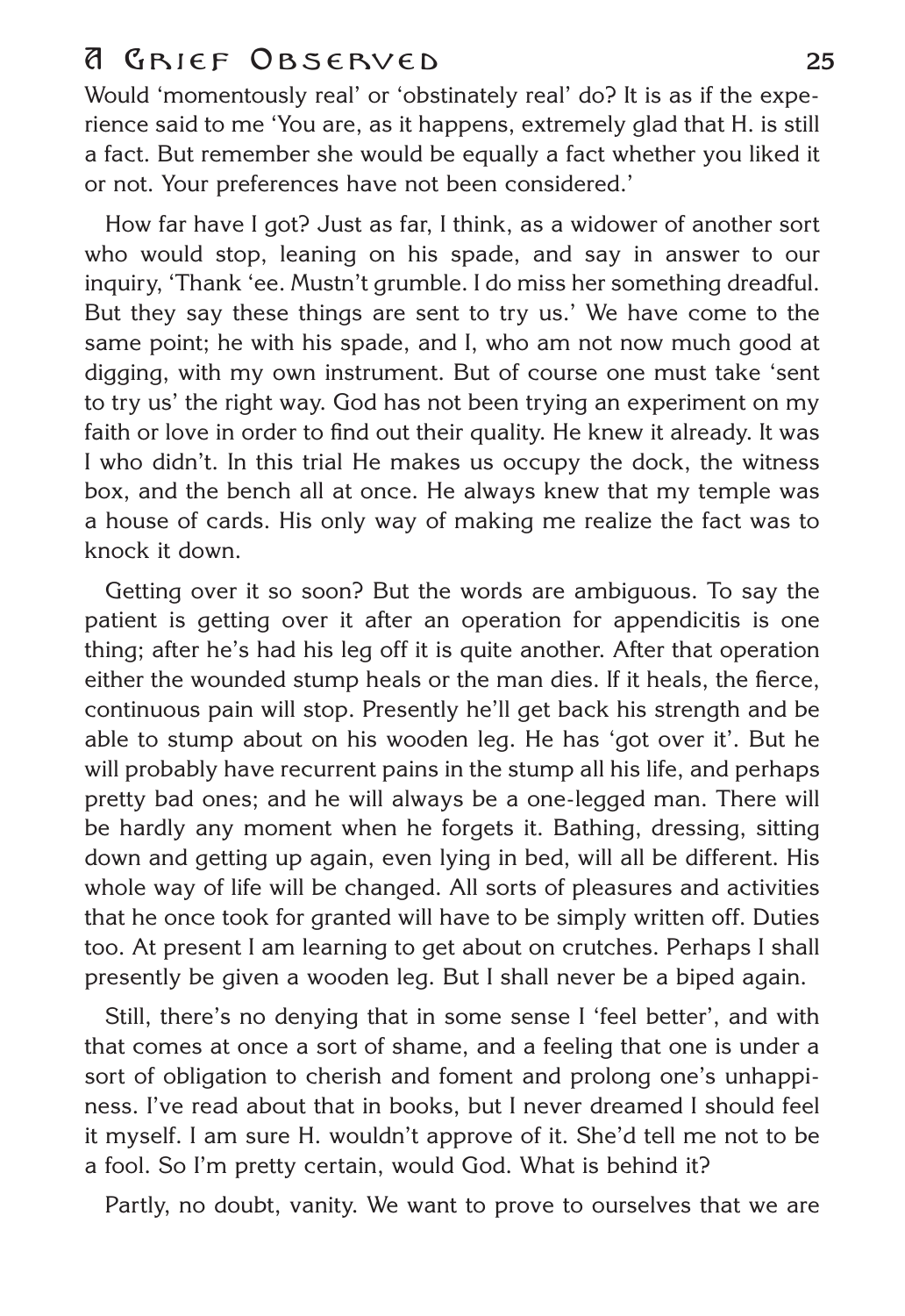lovers on the grand scale, tragic heroes; not just ordinary privates in the huge army of the bereaved, slogging along and making the best of a bad job. But that's not the whole of the explanation.

I think there is also a confusion. We don't really want grief, in its first agonies, to be prolonged: nobody could. But we want something else of which grief is a frequent symptom, and then we confuse the symptom with the thing itself. I wrote the other night that bereavement is not the truncation of married love but one of its regular phases like the honeymoon. What we want is to live our marriage well and faithfully through that phase too. If it hurts (and it certainly will) we accept the pains as a necessary part of this phase. We don't want to escape them at the price of desertion or divorce. Killing the dead a second time. We were one flesh. Now that it has been cut in two, we don't want to pretend that it is whole and complete. We will be still married, still in love. Therefore we shall still ache. But we are not at all — if we understand ourselves — seeking the aches for their own sake. The less of them the better, so long as the marriage is preserved. And the more joy there can be in the marriage between dead and living, the better.

The better in every way. For, as I have discovered, passionate grief does not link us with the dead but cuts us off from them. This become clearer and clearer. It is just at those moments when I feel least sorrow — getting into my morning bath is usually one of them — that H. rushes upon my mind in her full reality, her otherness. Not, as in my worst moments, all foreshortened and patheticized and solemnized by my miseries, but as she is in her own right. This is good and tonic.

I seem to remember — though I couldn't quote one at the moment — all sorts of ballads and folk-tales in which the dead tell us that our mourning does them some kind of wrong. They beg us to stop it. There may be far more depth in this than I thought. If so, our grandfather's generation went very far astray. All that (sometimes lifelong) ritual of sorrow — visiting graves, keeping anniversaries, leaving the empty bedroom exactly as 'the departed' used to keep it, mentioning the dead either not at all or always in a special voice, or even (like Queen Victoria) having the dead man's clothes put out for dinner every evening — this was like mummification. It made the dead far more dead.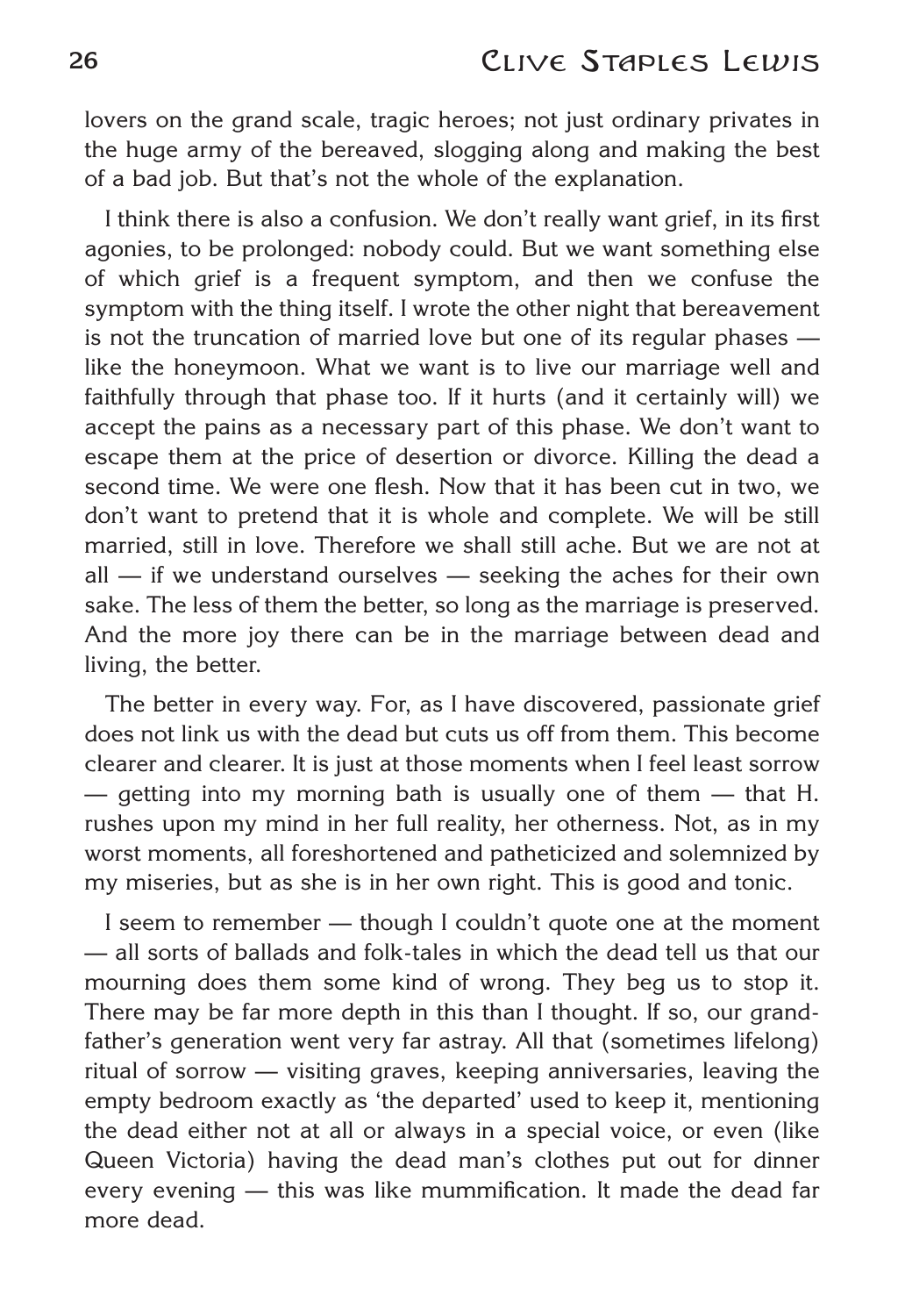Or was that (unconsciously) its purpose? Something very primitive may be at work here. To keep the dead thoroughly dead, to make sure that they won't come sidling back among the living, is a main pre-occupation of the savage mind. At all costs make them 'stay put'. Certainly these rituals do in fact emphasize their deadness. Perhaps this result was not really so unwelcome, not always, as the ritualists believed.

But I've no business to judge them. All guess-work; I'd better keep my breath to cool my own porridge. For me at any rate the programme is plain. I will turn to her as often as possible in gladness. I will even salute her with a laugh. The less I mourn her the nearer I seem to her.

An admirable programme. Unfortunately it can't be carried out. Tonight all the hells of young grief have opened again; the mad words, the bitter resentment, the fluttering in the stomach, the nightmare unreality, the wallowed-in tears. For in grief nothing 'stays put'. One keeps on emerging from a phase, but it always recurs. Round and round. Everything repeats. Am I going in circles, or dare I hope I am on a spiral?

But if a spiral, am I going up or down it?

How often — will it be for always? — how often will the vast emptiness astonish me like a complete novelty and make me say, 'I never realized my loss till this moment'? The same leg is cut off time after time. The first plunge of the knife into the flesh is felt again and again.

They say 'The coward dies many times'; so does the beloved. Didn't the eagle find a fresh liver to tear in Prometheus every time it dined?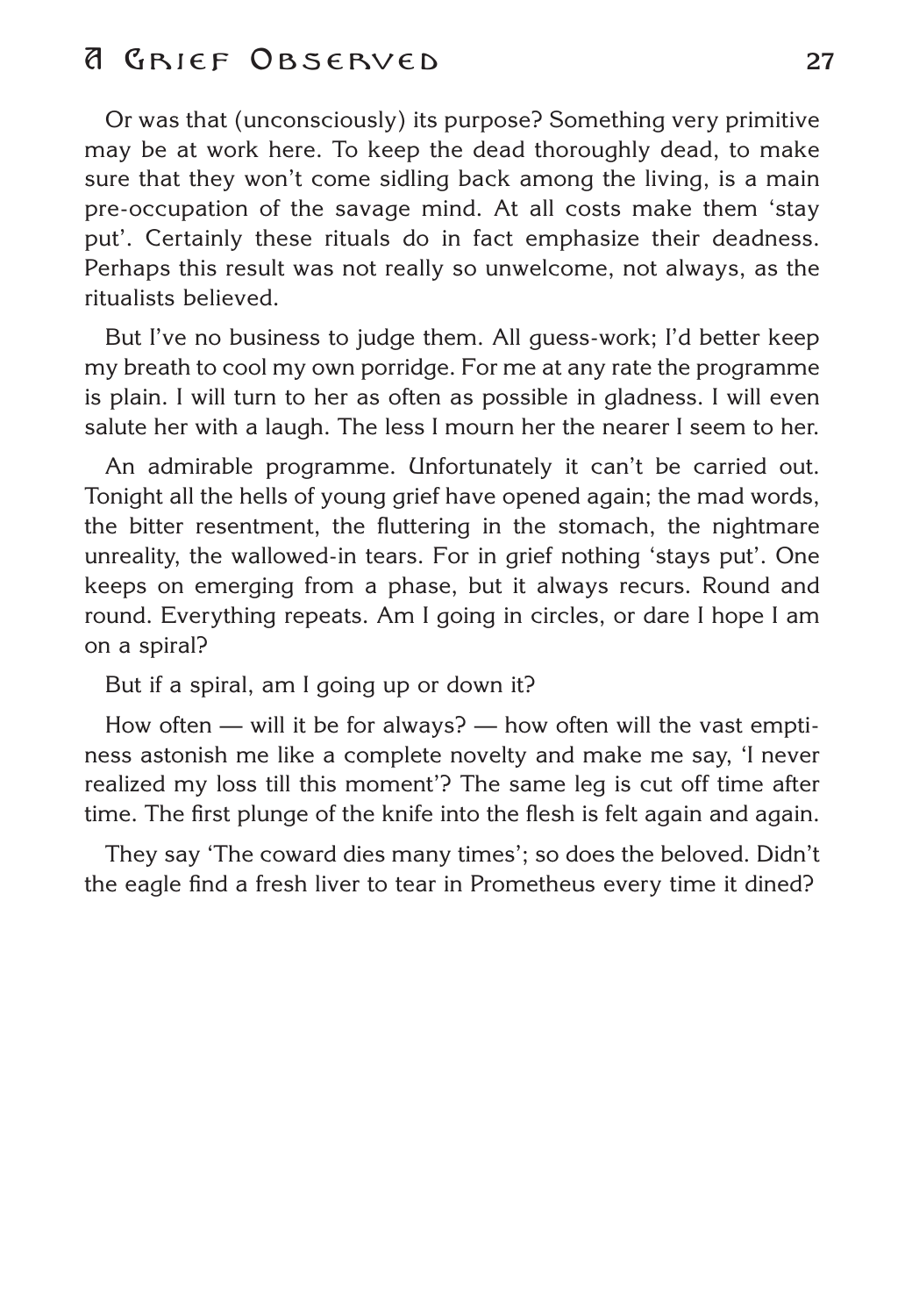### Chapter IV

<span id="page-31-0"></span>

his is the fourth  $-$  and the last  $-$  empty MS. book I can find in the house; at least nearly empty, for there are some pages of very ancient arithmetic at the end by J. I resolve to let this limit my jottings. I *will not* start buying books for the purpose. In so far as this record was a defence

against total collapse, a safety-valve, it has done some good. The other end I had in view turns out to have been based on a misunderstanding. I thought I could describe a *state*; make a map of sorrow. Sorrow, however, turns out to be not a state but a process. It needs not a map but a history, and if I don't stop writing that history at some quite arbitrary point, there's no reason why I should ever stop. There is something new to be chronicled every day. Grief is like a long valley, a winding valley where any bend may reveal a totally new landscape. As I've already noted, not every bend does. Sometimes the surprise is the opposite one; you are presented with exactly the same sort of country you thought you had left behind miles ago. That is when you wonder whether the valley isn't a circular trench. But it isn't. There are partial recurrences, but the sequence doesn't repeat.

Here, for instance, is a new phase, a new loss. I do all the walking I can, for I'd be a fool to go to bed not tired. Today I have been revisiting old haunts, taking one of the long rambles that made me so happy in my bachelor days. And this time the face of nature was not emptied of its beauty and the world didn't look (as I complained some days ago) like a mean street. On the contrary, every horizon, every stile or clump of trees, summoned me into a past kind of happiness, my pre-H. happiness. But the invitation seemed to me horrible. The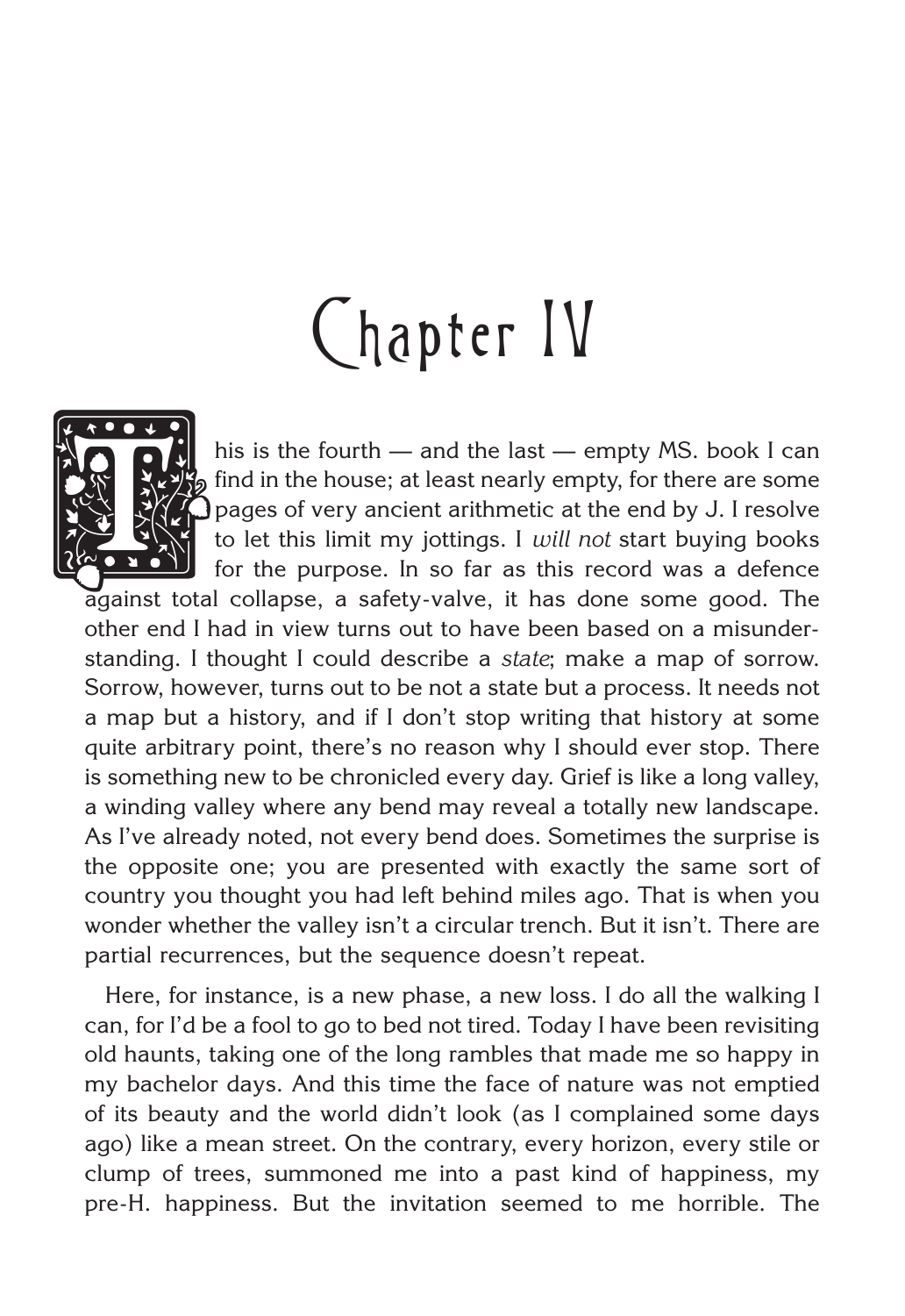happiness into which it invited me was insipid. I find that I don't want to go back again and be happy in *that* way. It frightens me to think that a mere going back should even be possible. For this fate would seem to me the worst of all; to reach a state in which my years of love and marriage should appear in retrospect a charming episode — like a holiday — that had briefly interrupted my interminable life and returned me to normal, unchanged. And then it would come to seem unreal — something so foreign to the usual texture of my history that I could almost believe it had happened to someone else. Thus H. would die to me a second time; a worse bereavement than the first. Anything but that.

Did you ever know, dear, how much you took away with you when you left? You have stripped me even of my past, even of the things we never shared. I was wrong to say the stump was recovering from the pain of the amputation. I was deceived because it has so many ways to hurt me that I discover them only one by one.

Still, there are the two enormous gains — I know myself too well now to call them 'lasting'. Turned to God, my mind no longer meets that locked door; turned to H., it no longer meets that vacuum — nor all that fuss about my mental image of her. My jottings show something of the process, but not so much as I'd hoped. Perhaps both changes were really not observable. There was no sudden, striking, and emotional transition. Like the warming of a room or the coming of daylight. When you first notice them they have already been going on for some time.

The notes have been about myself, and about H., and about God. In that order. The order and the proportions exactly what they ought not to have been. And I see that I have nowhere fallen into that mode of thinking about either which we call praising them. Yet that would have been best for me. Praise is the mode of love which always has some element of joy in it. Praise in due order; of Him as the giver, of her as the gift. Don't we in praise somehow enjoy what we praise, however far we are from it? I must do more of this. I have lost the fruition I once had of H. And I am far, far away in the valley of my unlikeness, from the fruition which, if His mercies are infinite, I may some time have of God. But by praising I can still, in some degree, enjoy her, and already, in some degree, enjoy Him. Better than nothing.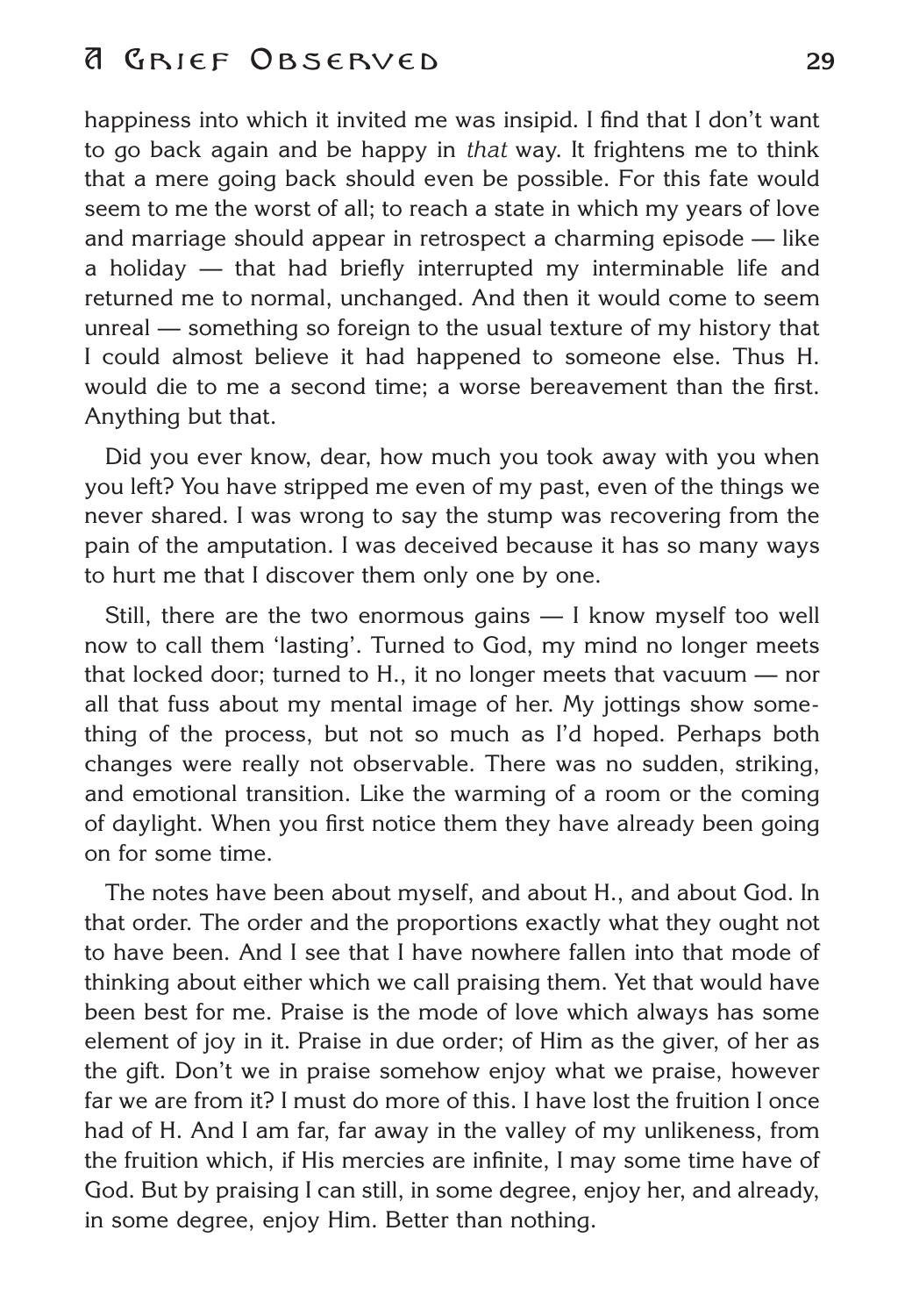#### **30** Clive Staples Lewis

But perhaps I lack the gift. I see I've described H. as being like a sword. That's true as far as it goes. But utterly inadequate by itself, and misleading. I ought to have balanced it. I ought to have said 'But also like a garden. Like a nest of gardens, wall within wall, hedge within hedge, more secret, more full of fragrant and fertile life, the further you entered.'

And then, of her, and of every created thing I praise, I should say 'In some way, in its unique way, like Him who made it'.

Thus up from the garden to the Gardener, from the sword to the Smith. To the life-giving Life and the Beauty that makes beautiful.

'She is in God's hand.' That gains a new energy when I think of her as a sword. Perhaps the earthly life I shared with her was only part of the tempering. Now perhaps He grasps the hilt; weighs the new weapon; makes lightnings with it in the air. 'A right Jerusalem blade.'

One moment last night can be described in similes; otherwise it won't go into language at all. Imagine a man in total darkness. He thinks he is in a cellar or dungeon. Then there comes a sound. He thinks it might be a sound from far off — waves or wind-blown trees or cattle half a mile away. And if so, it proves he's not in a cellar, but free, in the open air. Or it may be a much smaller sound close at hand — a chuckle of laughter. And if so, there is a friend just beside him in the dark. Either way, a good, good sound. I'm not mad enough to take such an experience as evidence for anything. It is simply the leaping into imaginative activity of an idea which I would always have theoretically admitted — the idea that I, or any mortal at any time, may be utterly mistaken as to the situation he is really in.

Five senses; an incurably abstract intellect; a haphazardly selective memory; a set of preconceptions and assumptions so numerous that I can never examine more than a minority of them — never become even conscious of them all. How much of total reality can such an apparatus let through?

I will not, if I can help it, shin up either the feathery or the prickly tree. Two widely different convictions press more and more on my mind. One is that the Eternal Vet is even more inexorable and the possible operations even more painful than our severest imaginings can forbode. But the other, that 'all shall be well, and all shall be well,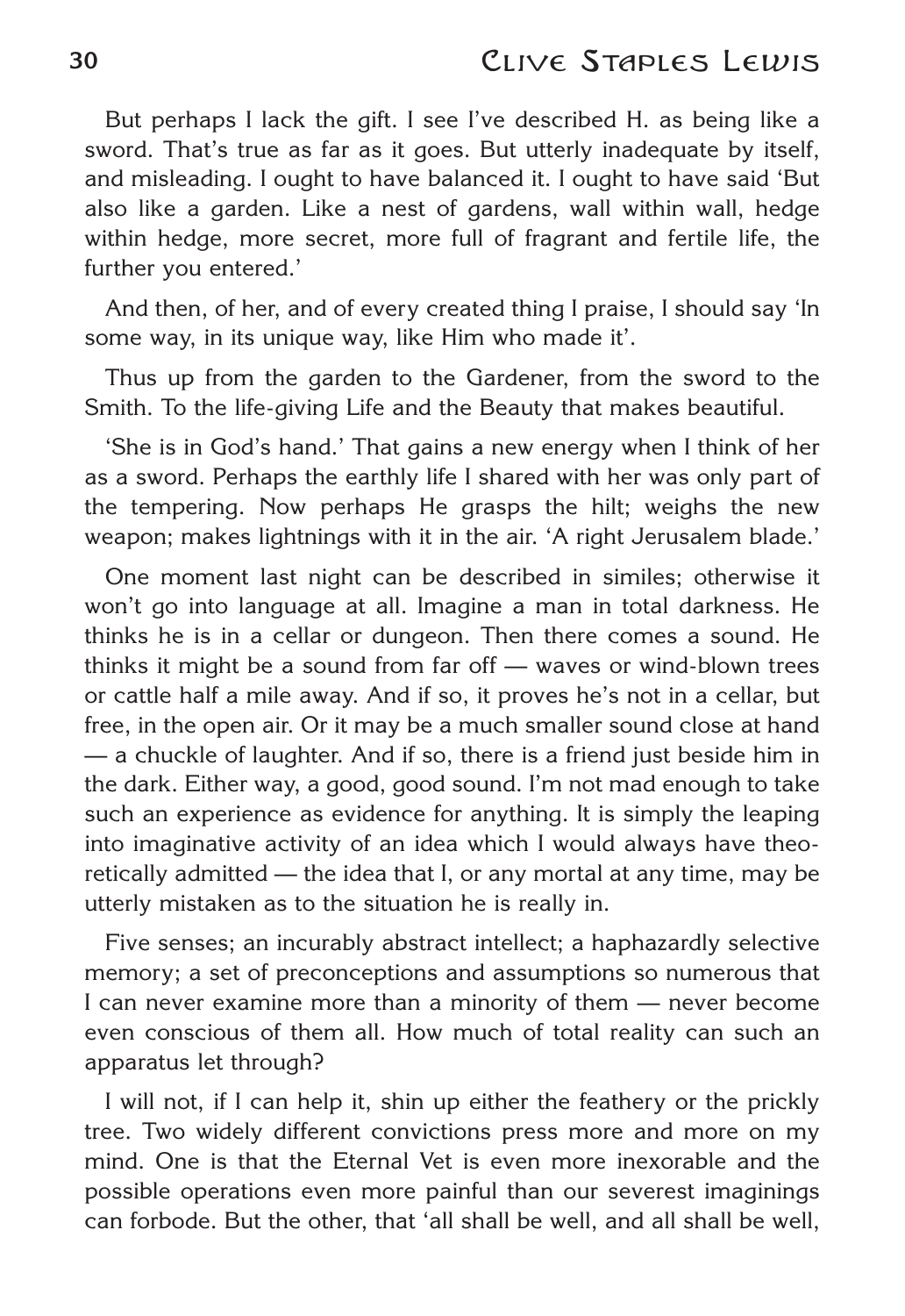and all manner of thing shall be well'.

It doesn't matter that all the photographs of H. are bad. It doesn't matter  $-$  not much  $-$  if my memory of her is imperfect. Images, whether on paper or in the mind, are not important for themselves. Merely links. Take a parallel from an infinitely higher sphere. Tomorrow morning a priest will give me a little round, thin, cold, tasteless wafer. Is it a disadvantage — is it not in some ways an advantage — that it can't pretend the least *resemblance* to that with which it unites me?

I need Christ, not something that resembles Him. I want H., not something that is like her. A really good photograph might become in the end a snare, a horror, and an obstacle.

Images, I must suppose, have their use or they would not have been so popular. (It makes little difference whether they are pictures and statues outside the mind or imaginative constructions within it.) To me, however, their danger is more obvious. Images of the Holy easily become holy images — sacrosanct. My idea of God is not a divine idea. It has to be shattered time after time. He shatters it Himself. He is the great iconoclast. Could we not almost say that this shattering is one of the marks of His presence? The Incarnation is the supreme example; it leaves all previous ideas of the Messiah in ruins. And most are 'offended' by the iconoclasm; and blessed are those who are not. But the same thing happens in our private prayers.

All reality is iconoclastic. The earthly beloved, even in this life, incessantly triumphs over your mere idea of her. And you want her to; you want her with all her resistances, all her faults, all her unexpectedness. That is, in her foursquare and independent reality. And this, not any image or memory, is what we are to love still, after she is dead.

But 'this' is not now imaginable. In that respect H. and all the dead are like God. In that respect loving her has become, in its measure, like loving Him. In both cases I must stretch out the arms and hands of love  $-$  its eyes cannot here be used  $-$  to the reality, through  $$ across — all the changeful phantasmagoria of my thoughts, passions, and imaginings. I mustn't sit down content with the phantasmagoria itself and worship that for Him, or love that for her.

Not my idea of God, but God. Not my idea of H., but H. Yes, and also not my idea of my neighbour, but my neighbour. For don't we often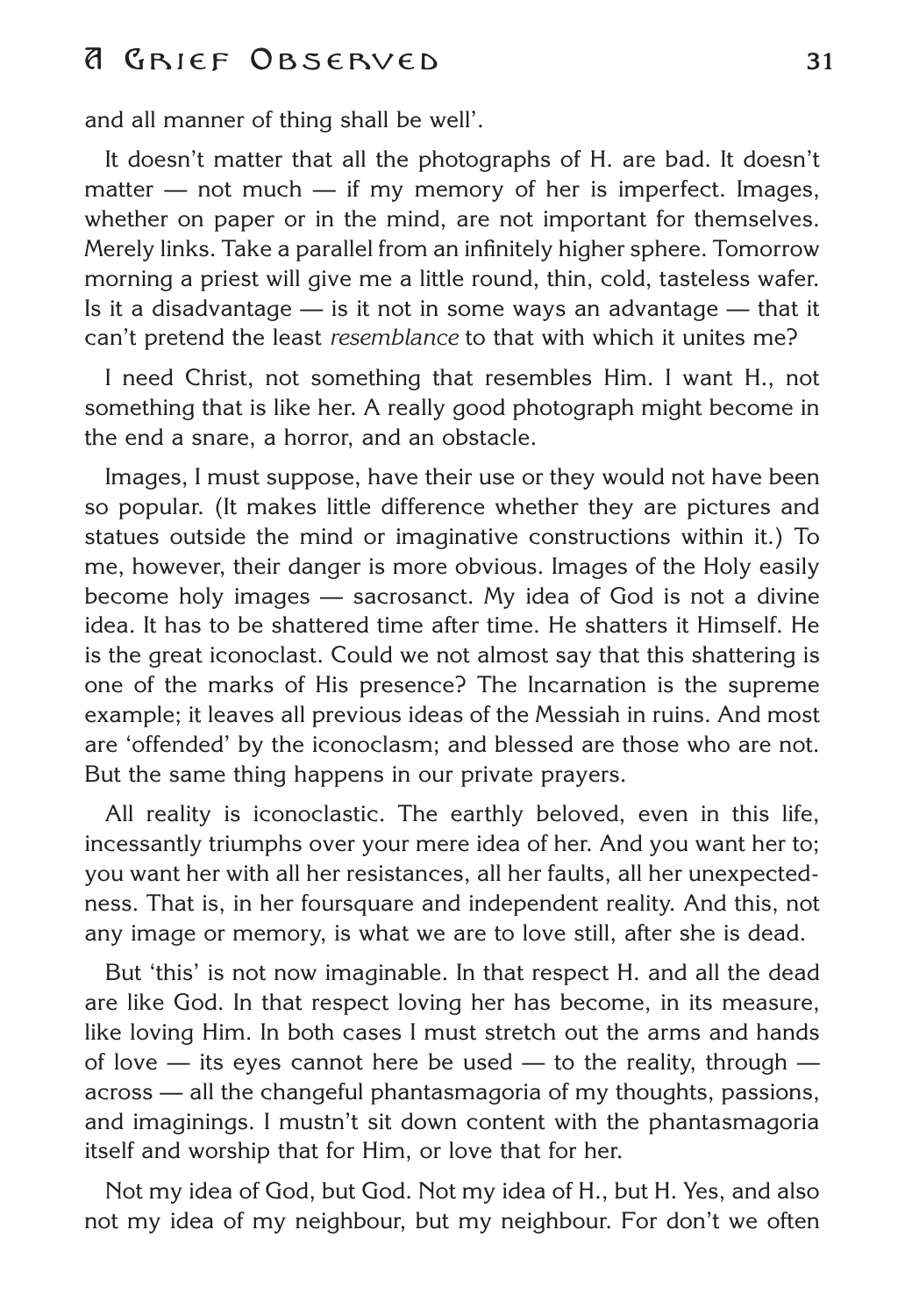make this mistake as regards people who are still alive — who are with us in the same room? Talking and acting not to the man himself but to the picture — almost the *précis* — we've made of Him in our own minds? And he has to depart from it pretty widely before we even notice the fact. In real life — that's one way it differs from novels — his words and acts are, if we observe closely, hardly ever quite 'in character', that is, in what we call his character. There's always a card in his hand we didn't know about.

My reason for assuming that I do this to other people is the fact that so often I find them obviously doing it to me. We all think we've got one another taped.

And all this time I may, once more, be building with cards. And if I am He will once more knock the building flat. He will knock it down as often as proves necessary. Unless I have to be finally given up as hopeless, and left building pasteboard palaces in Hell forever; 'free among the dead'.

Am I, for instance, just sidling back to God because I know that if there's any road to H., it runs through Him? But then of course I know perfectly well that He can't be used as a road. If you're approaching Him not as the goal but as a road, not as the end but as a means, you're not really approaching Him at all. That's what was really wrong with all those popular pictures of happy re-unions 'on the further shore'; not the simple-minded and very earthly images, but the fact that they make an End of what we can get only as a bye-product of the true End.

Lord, are these your real terms? Can I meet H. again only if I learn to love you so much that I don't care whether I meet her or not? Consider, Lord, how it looks to us. What would anyone think of me if I said to the boys, 'No toffee now. But when you've grown up and don't really want toffee you shall have as much of it as you choose?'

If I knew that to be eternally divided from H. and eternally forgotten by her would add a greater joy and splendour to her being, of course I'd say 'Fire ahead'. Just as if, on earth, I could have cured her cancer by never seeing her again, I'd have arranged never to see her again. I'd have had to. Any decent person would. But that's quite different. That's not the situation I'm in.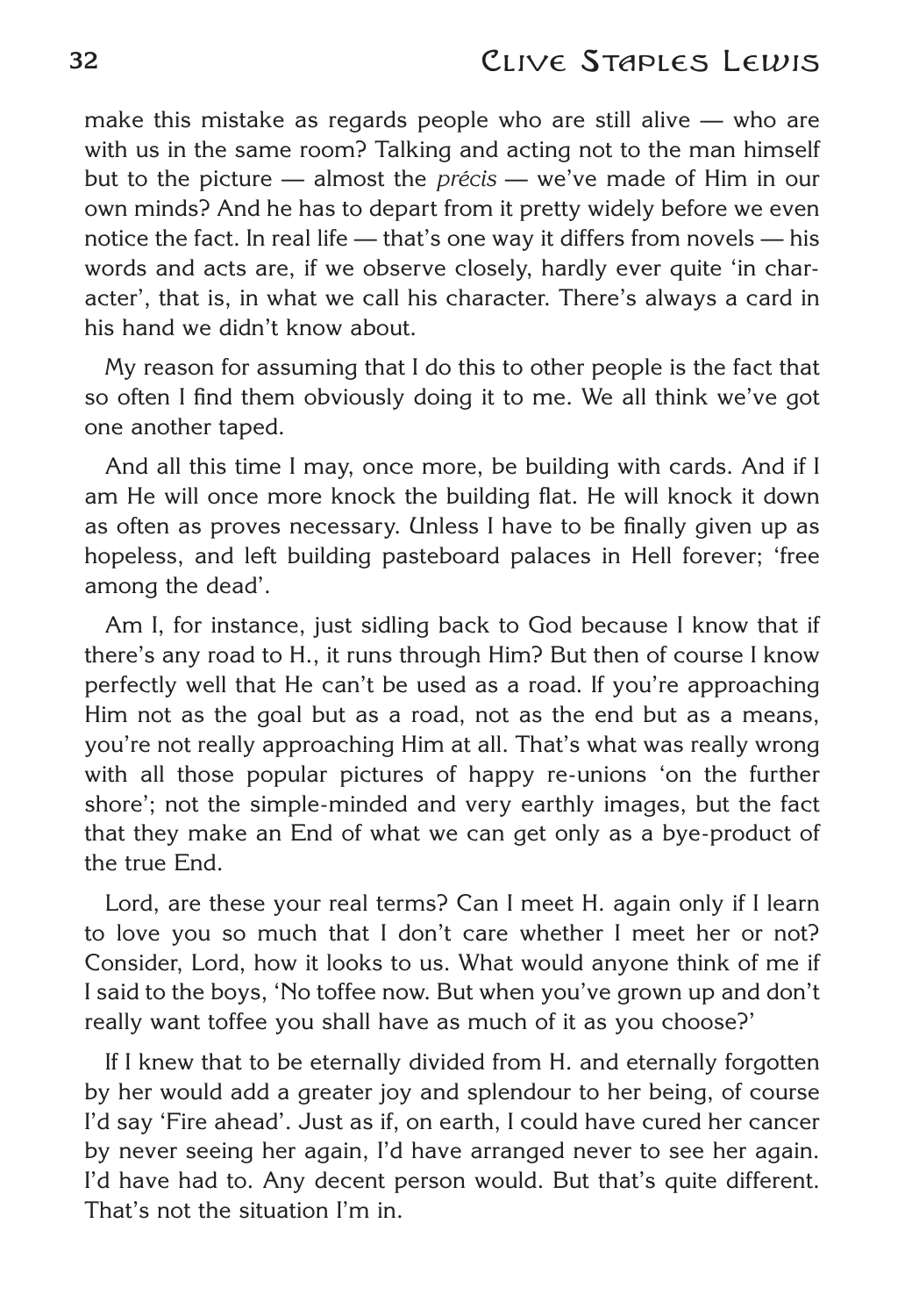When I lay these questions before God I get no answer. But a rather special sort of 'No answer'. It is not the locked door. It is more like a silent, certainly not uncompassionate, gaze. As though He shook His head not in refusal but waiving the question. Like, 'Peace, child; you don't understand.'

Can a mortal ask questions which God finds unanswerable? Quite easily, I should think. All nonsense questions are unanswerable. How many hours are there in a mile? Is yellow square or round? Probably half the questions we ask — half our great theological and metaphysical problems — are like that.

And now that I come to think of it, there's no practical problem before me at all. I know the two great commandments, and I'd better get on with them. Indeed, H's death has ended the practical problem. While she was alive I could, in practice, have put her before God; that is, could have done what she wanted instead of what He wanted; if there'd been a conflict. What's left is not a problem about anything I could *do*. It's all about weights of feelings and motives and that sort of thing. It's a problem I'm setting myself. I don't believe God set it me at all.

The fruition of God. Re-union with the dead. These can't figure in my thinking except as counters. Blank cheques. My idea — if you can call it an idea — of the first is a huge, risky extrapolation from a very few and short experiences here on earth. Probably not such valuable experiences as I think. Perhaps even of less value than others that I take no account of. My idea of the second is also an extrapolation. The reality of either — the cashing of either cheque — would probably blow all one's ideas about both (how much more one's ideas about their relations to each other) into smithereens.

The mystical union on the one hand. The resurrection of the body, on the other. I can't reach the ghost of an image, a formula, or even a feeling, that combines them. But the reality, we are given to understand, does. Reality the iconoclast once more. Heaven will solve our problems, but not, I think, by showing us subtle reconciliations between all our apparently contradictory notions. The notions will all be knocked from under our feet. We shall see that there never was any problem.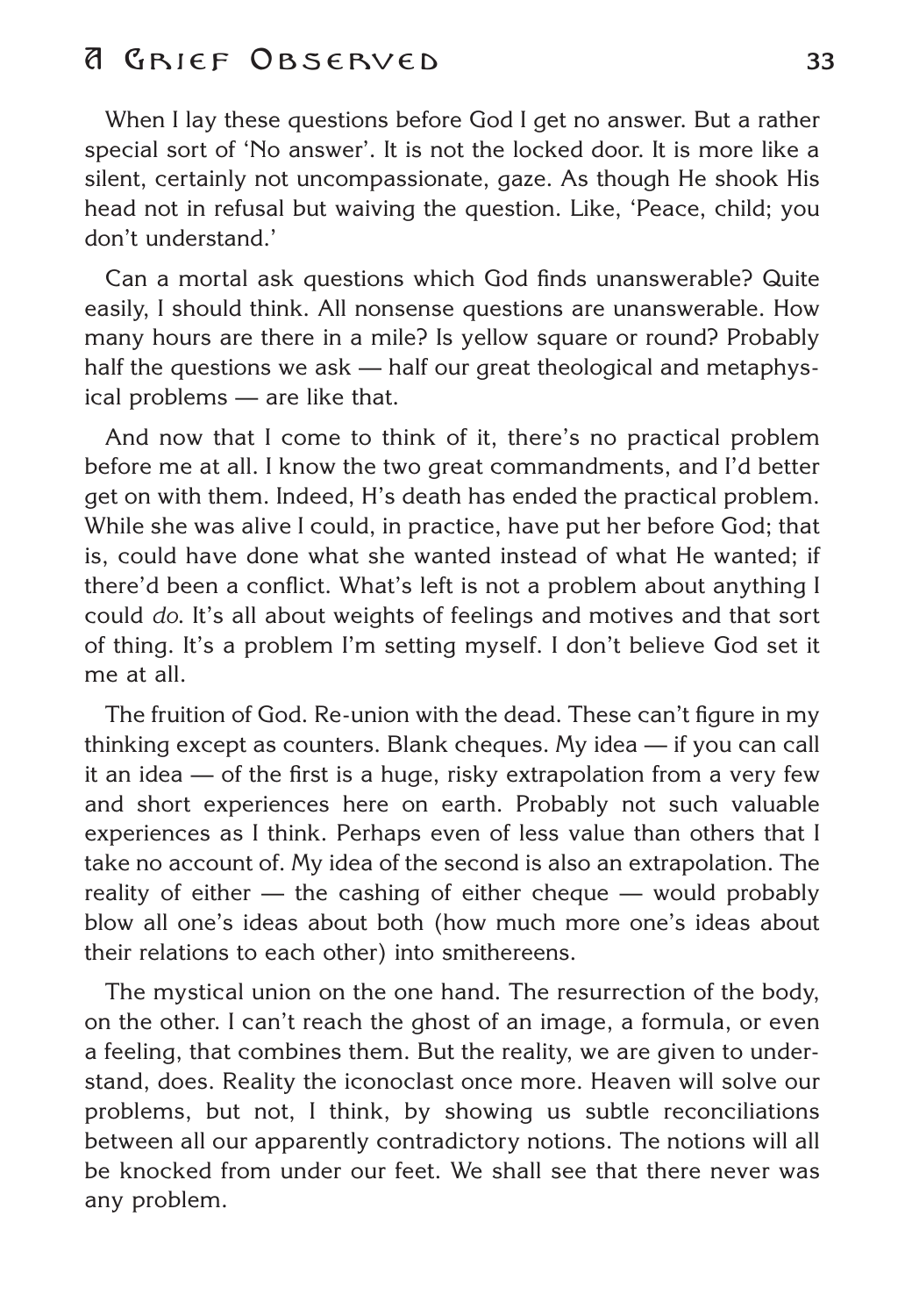And, more than once, that impression which I can't describe except by saying that it's like the sound of a chuckle in the darkness. The sense that some shattering and disarming simplicity is the real answer.

It is often thought that the dead see us. And we assume, whether reasonably or not, that if they see us at all they see us more clearly than before. Does H. now see exactly how much froth or tinsel there was in what she called, and I call, my love? So be it. Look your hardest, dear. I wouldn't hide if I could. We didn't idealize each other. We tried to keep no secrets. You knew most of the rotten places in me already. If you now see anything worse, I can take it. So can you. Rebuke, explain, mock, forgive. For this is one of the miracles of love; it gives — to both, but perhaps especially to the woman — a power of seeing through its own enchantments and yet not being disenchanted.

To see, in some measure, like God. His love and His knowledge are not distinct from one another, nor from Him. We could almost say He sees because He loves, and therefore loves although He sees.

Sometimes, Lord, one is tempted to say that if you wanted us to behave like the lilies of the field you might have given us an organization more like theirs. But that, I suppose, is just your grand experiment. Or no; not an experiment, for you have no need to find things out. Rather your grand enterprise. To make an organism which is also a spirit; to make that terrible oxymoron, a 'spiritual animal'. To take a poor primate, a beast with nerve-endings all over it, a creature with a stomach that wants to be filled, a breeding animal that wants its mate, and say, 'Now get on with it. Become a god.'

I said, several notebooks ago, that even if I got what seemed like an assurance of H's presence, I wouldn't believe it. Easier said than done. Even now, though, I won't treat anything of that sort as evidence. It's the *quality* of last night's experience — not what it proves but what it was — that makes it worth putting down. It was quite incredibly unemotional. Just the impression of her *mind* momentarily facing my own. Mind, not 'soul' as we tend to think of soul. Certainly the reverse of what is called 'soulful'. Not at all like a rapturous re-union of lovers. Much more like getting a telephone call or a wire from her about some practical arrangement. Not that there was any 'message' — just intelligence and attention. No sense of joy or sorrow. No love even, in our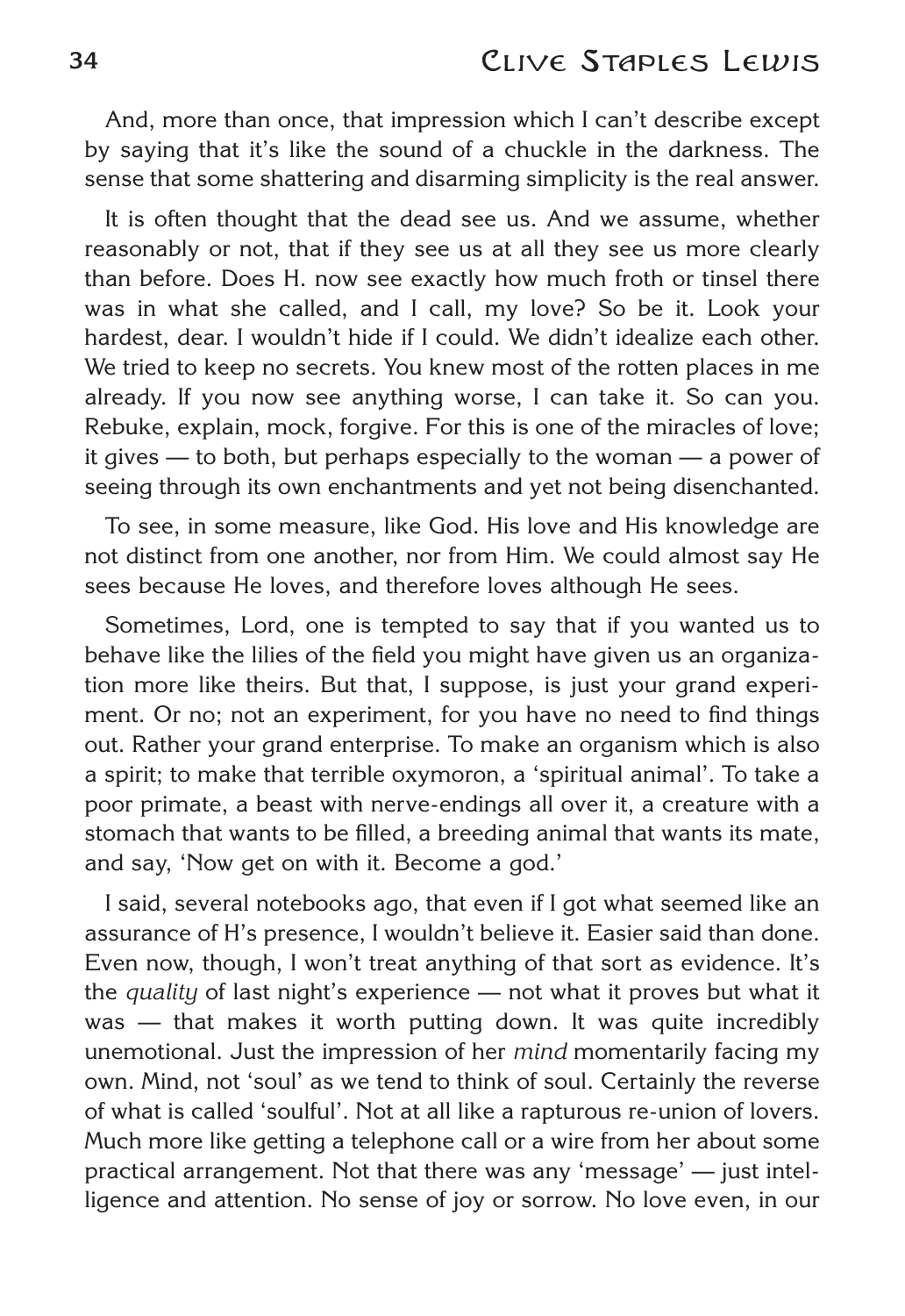ordinary sense. No un-love. I had never in any mood imagined the dead as being so — well, so business-like. Yet there was an extreme and cheerful intimacy. An intimacy that had not passed through the senses or the emotions at all.

If this was a throw-up from my unconscious, then my unconscious must be a far more interesting region than the depth psychologists have led me to expect. For one thing, it is apparently much less primitive than my consciousness.

Wherever it came from, it has made a sort of spring cleaning in my mind. The dead could be like that; sheer intellects. A Greek philosopher wouldn't have been surprised at an experience like mine. He would have expected that if anything of us remained after death it would be just that. Up to now this always seemed to me a most arid and chilling idea. The absence of emotion repelled me. But in this contact (whether real or apparent) it didn't do anything of the sort. One didn't need emotion. The intimacy was complete — sharply bracing and restorative too — without it. Can that intimacy be love itself — always in this life attended with emotion, not because it is itself an emotion, or needs an attendant emotion, but because our animal souls, our nervous systems, our imaginations, have to respond to it in that way? If so, how many preconceptions I must scrap! A society, a communion, of pure intelligences would not be cold, drab and comfortless. On the other hand it wouldn't be very like what people usually mean when they use such words as 'spiritual', or 'mystical', or 'holy'. It would, if I have had a glimpse, be — well, I'm almost scared at the adjectives I'd have to use. Brisk? cheerful? keen? alert? intense? wide-awake? Above all, solid. Utterly reliable. Firm. There is no nonsense about the dead.

When I say 'intellect' I include will. Attention is an act of will. Intelligence in action is will *par excellence*. What seemed to meet me was full of resolution.

Once very near the end I said, 'If you can — if it is allowed — come to me when I too am on my death bed.' 'Allowed!' she said. 'Heaven would have a job to hold me; and as for Hell, I'd break it into bits.' She knew she was speaking a kind of mythological language, with even an element of comedy in it. There was a twinkle as well as a tear in her